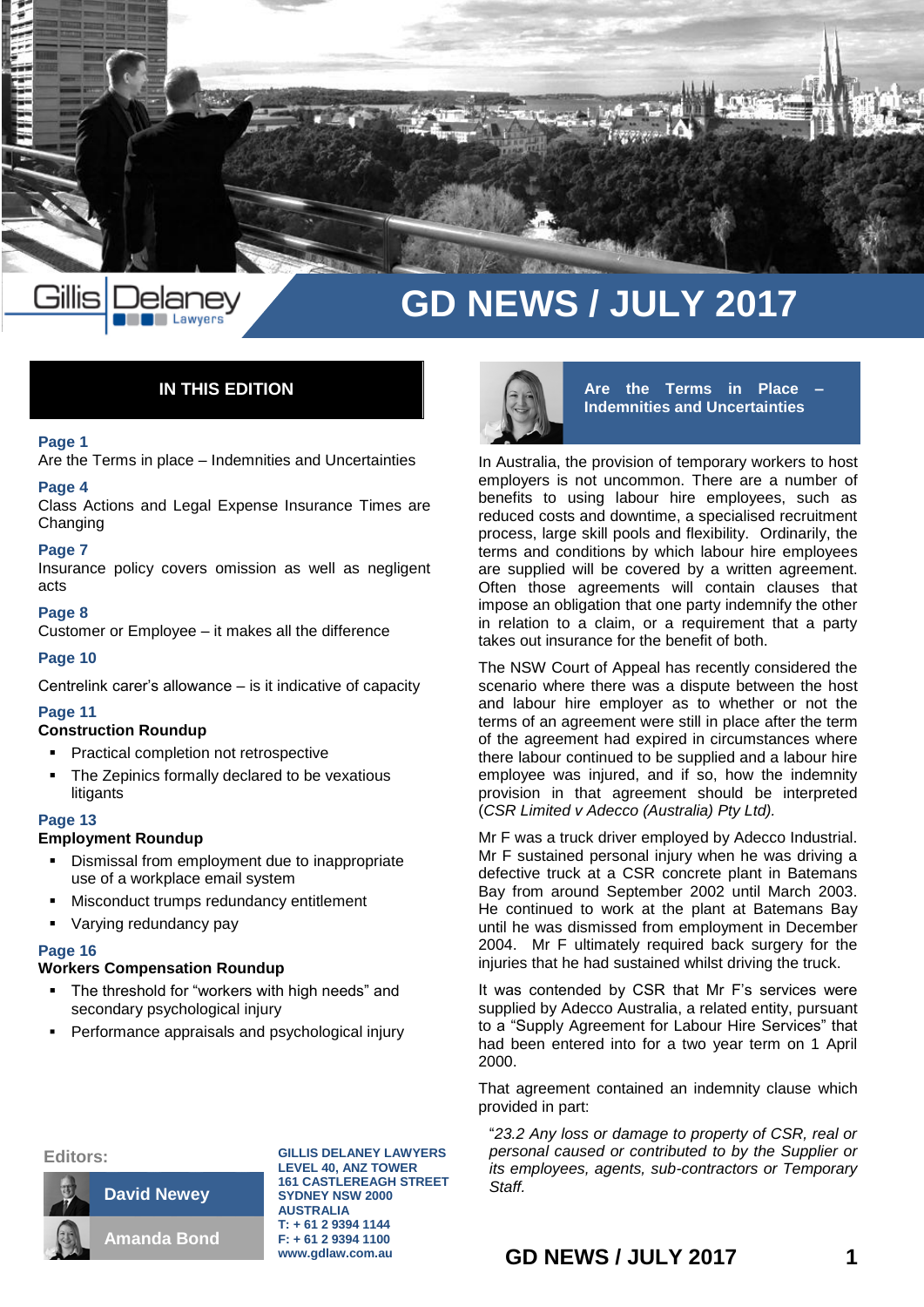*Notwithstanding any other provision of this Agreement, the Supplier indemnifies CSR against:*

*23.2.1 any claim by Temporary Staff for personal injury and/or property damage arising out of or in connection with the performance of Assignment duties where; and* 

*23.2.2 any liability to any person (including the Supplier and any workers compensation insurer claiming in the name of the Supplier) in respect of or in connection with such personal injury and/or property damage."*

"Temporary Staff" was defined as "*an individual employed by [Adecco Australia] to work in an Assignment for CSR*."

"Assignment" was defined as "*the task(s) to be undertaken… by Temporary Staff.. as specified in the Order*."

The agreement expired on 31 March 2002 at which time it was extended by agreement until 30 June 2002 and subsequently 31 July 2002. Between 31 July 2002 until around May 2004 Adecco Australia and CSR were attempting to negotiate a new agreement. Negotiations ultimately broke down. Whilst the agreement was negotiated, Adecco Australia continued to supply labour to CSR and payment was made for that labour.

Mr F commenced proceedings against his employer, Adecco Industrial, making a claim for damages as a consequence of the back injury he sustained due to driving the truck. Holcim and CSR were ultimately joined to those proceedings as defendants. Holcim and CSR subsequently cross claimed against Adecco Australia claiming, amongst other things, indemnity pursuant to the labour hire agreement.

Mr F's claim for damages against Adecco Industrial, CSR and Holcim ultimately resolved. The outstanding issue as to whether or not CSR was entitled to be indemnified by Adecco Australia was left to be determined by the Court.

CSR's argument was that although the Agreement had formally expired, the relationship between CSR and Adecco Australia continued on the basis of an implied contract that contained the same terms and conditions as the Agreement that had formally expired, at least until the end of March 2003 which was when Mr F ceased driving the relevant truck.

At trial, Justice Adamson in the Supreme Court found in favour of Adecco Australia and found that CSR had failed to establish that Clause 23.2, the indemnity clause, formed part of any agreement with Adecco Australia during the period in which Mr F's cause of action arose. Further, her Honour found that in any event Mr F was not "Temporary Staff" as he was not "employed by" Adecco Australia "in an assignment for CSR".

Adecco Australia argued that Clause 23.2 did not extend to claims that were contributed to or caused by CSR's fault, however her Honour Justice Adamson rejected that submission. This had no practical effect given her Honour's finding that the indemnity clause did not apply.

CSR appealed.

The Court of Appeal came to a different view and allowed the appeal and ordered that Adecco Australia indemnify CSR pursuant to the indemnity clause in the Agreement.

Justice McColl, who delivered the leading judgment, noted the question as to whether an implied contract following on the expiry of an express fixed term contract may be inferred, turns on an objective enquiry.

Her Honour Justice McColl stated:

"*The Primary Judge, with respect, failed to apply the objective, a reasonable bystander, test. Rather, it is apparent that her Honour was of the view that, in order to infer there was an implied contract under which the Agreement was extended, it was necessary to identify communications between the parties 'confirm [ing] the terms of their continuing relationship pending further agreement'*.

*To the extent this statement implies the parties had to refer expressly to the contract continuing, it flies in the face, with respect, of the notion of an implied contract.* 

*What CSR had to establish was that the parties continued to act as though the Agreement still bound them after the term expired. In such a case, the Court may infer that the parties have agreed to renew the express contract for another term or the Court may infer an implied contract drawing on some of the terms of the earlier contract, but omitting others*".

It was noted that CSR continued to place orders with Adecco Australia after 31 July 2002 continuing beyond March 2003. CSR also continued to pay Adecco Australia pursuant to the same terms and conditions. Justice McColl was of the view that the conduct of the parties was consistent with acting as though they were still bound by the Agreement. Justice McColl was of the opinion that it would be inconsistent with the size of the companies and also with the Agreement under which they had previously operated that it continued on a quantum meruit basis or on terms that did not include indemnities.

Justice McColl noted that neither the Trial Judge nor Adecco Australia had identified any conduct which would support a departure from the terms of the Agreement.

Her Honour Justice McColl stated:

*"CSR submitted, it must objectively be doubted 'whether it would ever have occurred to the parties that their 'ongoing' arrangement were governed other*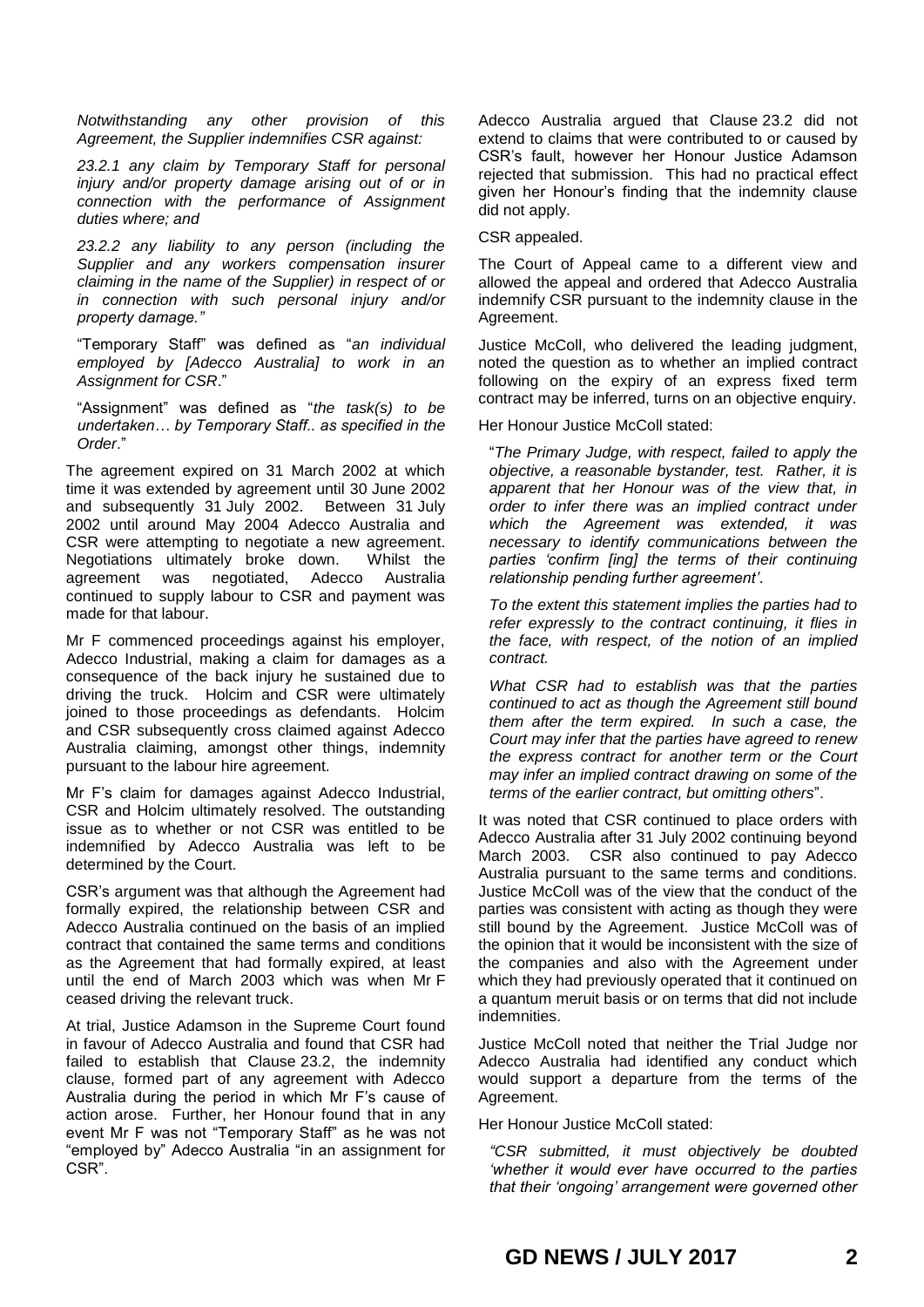*than by the terms of the 'original' written contract 'save as to terms'.'*

*Accepting that the correct test is not the parties' objective assessment of their relationship, but, rather, that of a reasonable bystander, in my view, the latter person would be of the same view … Nothing in the negotiations, in my view, indicated that, pending any new agreement, the parties did not consider that they were not bound by the expired Agreement. Rather, it can be inferred from their silence and their continued course of dealings that they were conducting their relationship in accordance with its terms".*

Having accepted that the terms and conditions of the Agreement were still in effect, her Honour Justice McColl went on to consider the construction of the indemnity provision.

The first argument raised by Adecco Australia was that the indemnity did not apply as Mr F was employed by Adecco Industrial. CSR argued that Mr F was a person "used" by Adecco Australia. CSR argued that if the interpretation of the clause by the Trial Judge was maintained, then the indemnity could be circumvented by Adecco Australia simply as a consequence of an administrative arrangement. CSR also argued that if that argument was correct the construction of clause 23.2 in effect allowed retrospective adjustment of the agreement by the internal administrative arrangements within the Adecco Group.

#### On this issue Justice McColl stated:

*"The parties' obligations, as so understood, did not have as their object, the employment relationship between the 'individual' and the Supplier but, rather, that the 'Temporary Staff' be a person Adecco Australia made available to CSR, in the sense of to be used by CSR, to work in an Assignment. As CSR submitted, further support for the broad meaning of the words 'employed by' in the definition of 'Temporary Staff' can be found in clause 22 of the Agreement referring to 'persons employed by [Adecco Australia] under this Agreement …'. This suggests, again, consistently with clause 23.1, the notion of utilisation of the people referred to.* 

*Such an interpretation of the Agreement is, in my view, a businesslike one. A reasonable person, in my view, would have understood the words 'Temporary Staff' where they appear in those provisions dealing with the procurement of labour under the Agreement for the express purposes of working on Assignments for CSR, to refer to those persons Adecco Australia provided for that purpose.*

*Similarly, when one comes to the indemnity provision, one would understand the term 'Temporary Staff' to refer to those persons Adecco Australia had supplied to undertake that work for CSR. It would not, in my view, be a sensible commercial, or consistent, construction of the Agreement to read*  *those provisions, as Adecco Australia submits, as referring to the employment relationship.* 

*To so interpret 'Temporary Staff' in clause 23.2 would make commercial nonsense of the indemnity provision which was clearly intended to oblige Adecco Australia to make good the loss suffered by CSR in relation to 'any claim … for personal injury … arising out of or in connection with the performance of Assignment duties' made by those individuals Adecco Australia had supplied under the Agreement".*

Finally, her Honour Justice McColl considered the ambit of the indemnity provision and whether or not it applied where there was negligence on the part of CSR (which was the case here due to the supply of an unsuitable truck).

Adecco Australia argued at trial, and subsequently on appeal, that clause 23.2 was ambiguous and as such it should be construed strictly against CSR. Adecco Australia also argued that Mr F's claim did not arise out of and was not in connection with his performance of "Assignment" duties.

Her Honour Justice McColl disagreed. Her Honour was of the opinion that having regard to the words in clause 23.2, the fact that Mr F was at the Batemans Bay plant was to carry out an Assignment as referred to in the clause. The phrases 'arising out of' and 'connected with' are broad, and only require a casual or consequential relationship, whereas "caused by" requires a direct relationship. The Court of Appeal determined in this case, clause 23.2 was sufficiently clear to cover all claims, whether or not they were contributed to by CSR's negligence.

CSR's appeal was therefore wholly successful and Adecco Australia was ordered to indemnify CSR in relation to Mr F's claim for damages. One suspects that neither CSR nor Adecco Australia would have envisaged the long and lengthy battle arising from the uncertainty of the Agreement and its terms.

The judgement serves as a reminder that businesses that carry on in relationships after the expiration of a term of an agreement may be bound by those terms if they continue to supply services whilst negotiating new terms. Clear evidence will be required to dissuade a Court that the original terms should not be applied. If a party wishes to supply services after the expiration of an agreement on different terms there must be evidence of an offer to supply services on different terms and acceptance of that offer and discussions about different terms will not be enough to escape the original obligations that were put in place.

**Amanda Bond [asb@gdlaw.com.au](mailto:asb@gdlaw.com.au)**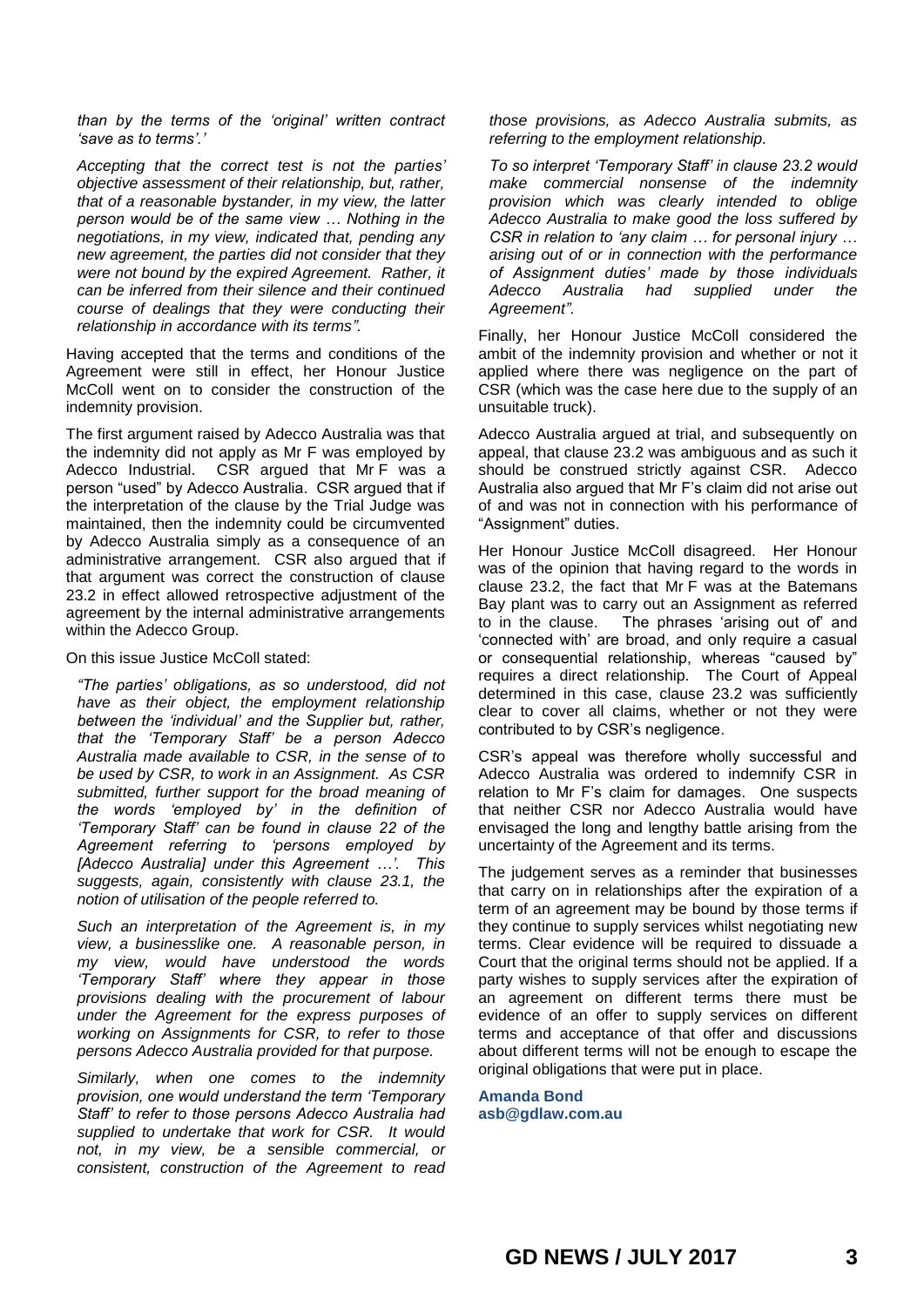

**Class Actions and Legal Expense Insurance Times are Changing**

In litigation, where a defendant does not expect to be able recover costs from a party who has commenced proceedings if a claim fails, it has the option of pursuing an application for security for costs to obtain an order that plaintiff put up money to cover the likely costs payable to the defendant where a claim fails. The security can be in the form of a bank guarantee or payment into court or some other security acceptable to a defendant.

Orders for security for costs are particularly relevant in class action proceedings.

To date it has been common for after the event insurance which covers a plaintiff for adverse cost orders to be offered as the security for costs in class actions however that offer is not always accepted by a defendant and when a defendant does not accept that offer the Court will be called on to determine whether the security is adequate.

In a recent decision of *Petersen Superannuation Fund Pty Ltd v Bank of Queensland Limited [2017] FCA 699* Justice Yates was called on to examine the adequacy of the terms of an after the event insurance policy as security and ultimately rejected the insurance as adequate security. This judgement will result in insurers and litigation funders returning to the drawing board to look at the drafting of legal expense insurance policies that provide cover for adverse cost orders and the potential naming of defendants as third party beneficiaries in a policy to address the deficiencies identified by Yates J that resulted in the finding the insurance was not adequate security.

BOQ is an Australian retail bank with its headquarters in Brisbane, Queensland. DDH is a public company and operates and administers a financial product known as a Money Market Deposit Account (MMDA) as agent for BOQ.

Petersen alleges that DDH and BOQ are responsible for losses caused to it and the Group Members of a representative proceeding commenced in the Federal Court arising from certain alleged failures in the operation of the MMDAs held by Sherwin Financial Planners' clients including Petersen. The alleged failures relate to transactions said to have been carried out fraudulently on the MMDAs by SFP over a period of approximately 9 years from 10 March 2004 to 24 January 2013.

Petersen entered into a litigation funding agreement with Vannin Capital Operations to fund representative proceedings against BOQ and DDH.

BOQ and DDH sought an order for security for costs and Petersen conceded an order for security was

appropriate and offered commercial litigation insurance (also known as "adverse costs" or "after the event" insurance (ATE insurance) underwritten by AmTrust Europe as security. The AmTrust policy indemnifies Petersen for defence costs up to \$5.5 million. The insurance was arranged by the litigation funder Vannin Capital Operations and the insured was Petersen. The litigation funding agreement required Vannin to provide Petersen with Security for Costs (as defined in the Funding Agreement), when required, by means which include an ATE policy.

The AmTrust policy was offered as security to BOQ and DDH. BOQ and DDH contended that the AmTrust policy did not provide sufficient or adequate security for their costs and rejected the offer. They submitted that the appropriate form of security was payment into court or the provision of a bank guarantee. DDH indicated that an appropriately worded unconditional indemnity in its favour from AmTrust Europe might provide sufficient security. BOQ reserved its position in that regard. No unconditional indemnity has been offered as security for BOQ and DDH's costs. Only the AmTrust policy was offered.

The Federal Court has power to order a party in proceedings to provide security in such amount, and given at such time and in such manner and form, as the Court determines is appropriate. The Court has the power to determine the manner in which security is provided and can consider the adequacy of any security offered. As appropriate security could not be agreed the Federal Court was called on to make a determination on the security that should be provided and whether the AmTrust ATE policy was adequate security. Ultimately Justice Yates determined the insurance was not adequate after examining the policy terms and the beneficiaries to the policies and the steps that would need be undertaken by BOQ and DDH to secure monies from the insurer if Petersen did not seek to enforce its rights under the policy or AmTrust did not comply with its obligations under the policy.

There was no evidence that Petersen could satisfy an adverse cost order and Petersen relied on the ATE insurance to be able to do so. However ATE Insurance can be enough as Justice Yates noted:

"I am persuaded that, depending on the circumstances of the given case, an appropriately worded ATE policy might be capable of providing sufficient security for an opponent's costs. In coming to this conclusion, I bear in mind that, although courts are accustomed to ordering security in the form of payment into court or by provision of a bank guarantee, on present authority it would be wrong to see those forms as the only ones that could satisfy the requirement for sufficient security. Whether, of course, the AmTrust policy provides sufficient security for BOQ's and DDH's costs is a separate matter"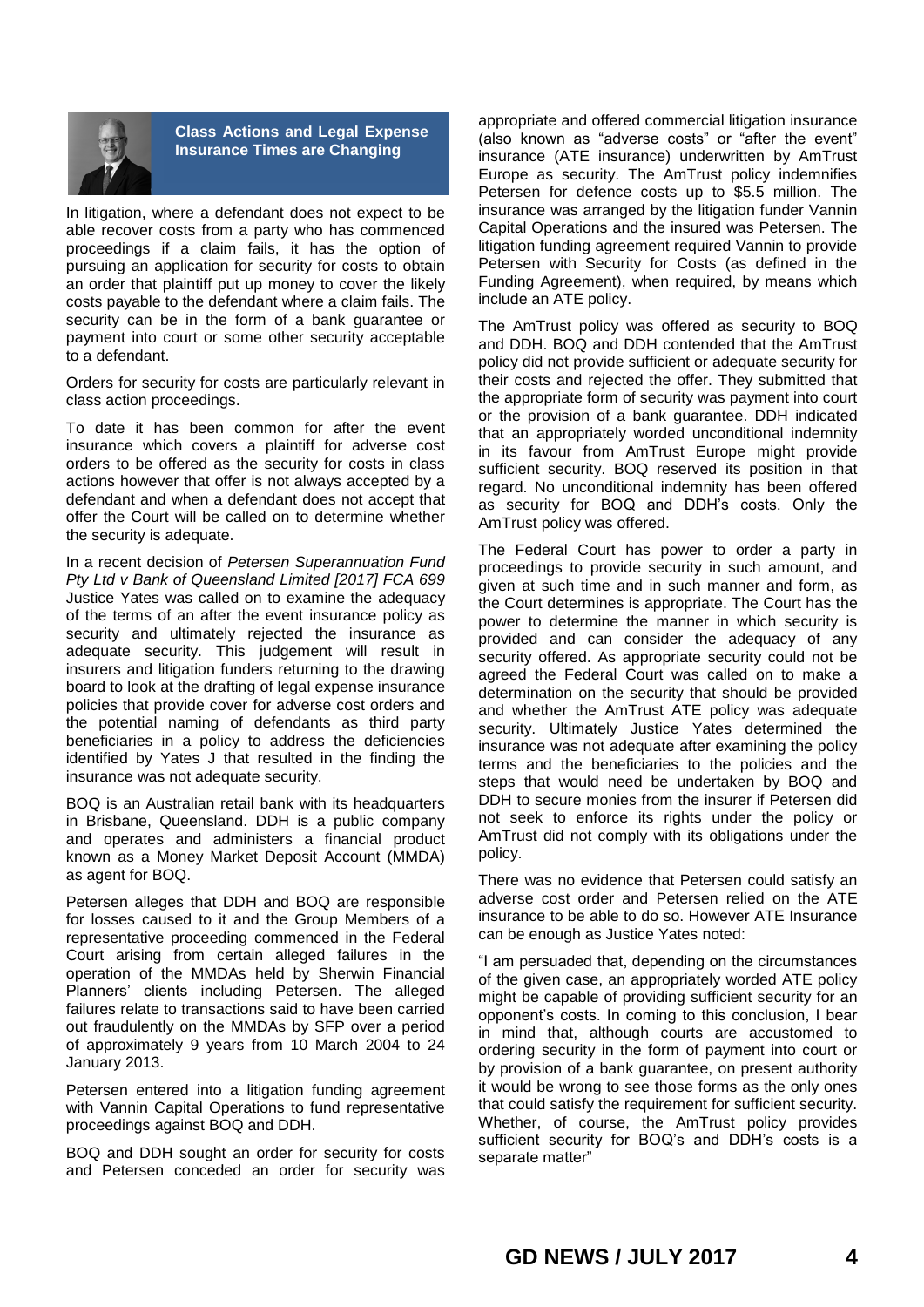Justice Yates noted when looking at the sufficiency of an ATE policy the Court must undertake a form of risk assessment in order to determine whether an ATE policy will stand as sufficient security in the circumstances of a given case.

The Court noted this requires more than a consideration of the policy terms and conditions, their contractual effect and how readily they might be or are likely to be legitimately avoided.

Justice Yates noted:

 *"The consideration of "sufficiency" must go further and extend to a practical assessment of the risks involved in having the benefits of the insurance, when called upon, turned to the account of those for whom security is to be provided."* 

The ATE policy was rejected by Justice Yates as adequate security for the following reasons noted in the judgement:

- *"the insured is the party against whom a final costs order might be made (Petersen), not the parties who have the benefit of that costs order and who are seeking the benefit of the security (BOQ and DDH). Petersen and Mr and Mrs Petersen have given undertakings to the Court, which include undertakings to the effect that Petersen will make claims on the AmTrust policy to meet any adverse costs order; that the claims will be progressed by Petersen expeditiously; and that Petersen will pay to BOQ and DDH such amounts as are paid to it by AmTrust Europe in respect of Petersen's liability to BOQ and DDH. However, the undertakings do not include an undertaking to sue AmTrust Europe on the AmTrust policy to enforce any legitimate claim that AmTrust Europe is not prepared to meet. There is no mechanism by which the respondents(BOQ or DDH) can compel Petersen to sue on the policy. Further, Petersen's present impecuniosity shows that it is unlikely to have the financial wherewithal to do so.*
- *"the undertakings that Petersen and Mr and Mrs Petersen have given are undertakings given to the Court. They are not undertakings given to BOQ or DDH. BOQ and DDH have no contractual rights against Petersen or Mr and Mrs Petersen in that regard. Even if Petersen and Mr and Mrs Petersen were to give undertakings to BOQ and DDH .. there is no evidence to suggest that those undertakings, of themselves, would provide BOQ and DDH with sufficient security. Petersen is known to be impecunious. Mr and Mrs Petersen's financial position is not known. And Vannin is not itself prepared to come forward and provide security (other than by payment of the premium for the AmTrust policy), even though it has an obvious commercial interest in the outcome of the litigation."*
- *"although the position faced by BOQ and DDH by reason of the first two matters is ameliorated to some extent by the possibility of proceedings under s 4 of the Civil Liability Third Party Claims Against Insurers) Act 2017(the Act commenced in June 2017 and permits direct actions against insurers by persons entitled to compensation from an insured), there remain a number of difficulties and potential obstacles to BOQ and DDH effectively or conveniently deploying that provision…Section 4 of the CL(TPCAI) Act confers a local statutory right. An effective exercise of that right requires the presence of the insurer within the jurisdiction. AmTrust Europe is not present in Australia, let alone New South Wales. Moreover, as the CL(TPCAI) does not create surrogate contractual rights in favour of the third party against the insurer, BOQ and DDH, unlike Petersen, do not have the benefit of AmTrust Europe's agreement under clause 15.1 of the AmTrust policy to submit to the jurisdiction of courts in New South Wales. Thus, BOQ and DDH would be left to find some available and proper basis on which they could seek leave to serve AmTrust Europe outside Australia. To add to this complication, s 5 of the CL(TPCAI) Act would impose on BOQ and DDH the need to obtain leave to bring or continue the proceeding against AmTrust Europe in any event. Section 5(4) of the CL(TPCAI) Act shows that the insurer has an interest and right to be heard on that question. Thus, even at the point of seeking leave to proceed under s 4, BOQ and DDH would be faced with the task of suing a foreign defendant with no presence in Australia, with the attendant cost, expense and uncertainty that such a course would entail….In short, in proceedings based on s 4 of the CL(TPCAI) Act, BOQ and DDH would be in no better position, and in certain respects could well be in a materially worse position, than Petersen would be in if Petersen were to sue AmTrust Europe on the AmTrust policy.*
- *"clause 3.2 of the AmTrust policy provides for the consequences on non-disclosure, including in clause 3.2.1 AmTrust Europe's entitlement to reduce its liability under the AmTrust policy, or even cancel the policy, on the basis of nonfraudulent disclosure. BOQ and DDH do not know what information has or has not been provided to AmTrust Europe in relation to the proposal put forward to it. I have already referred to the paucity of the evidence concerning the circumstances in which the AmTrust policy was obtained for Petersen.*
- *"the AmTrust policy does contain a significant number of exclusions from liability and other conditions affecting Petersen's legal entitlements under the contract of insurance. Whilst Petersen argues, in line with the United Kingdom cases,*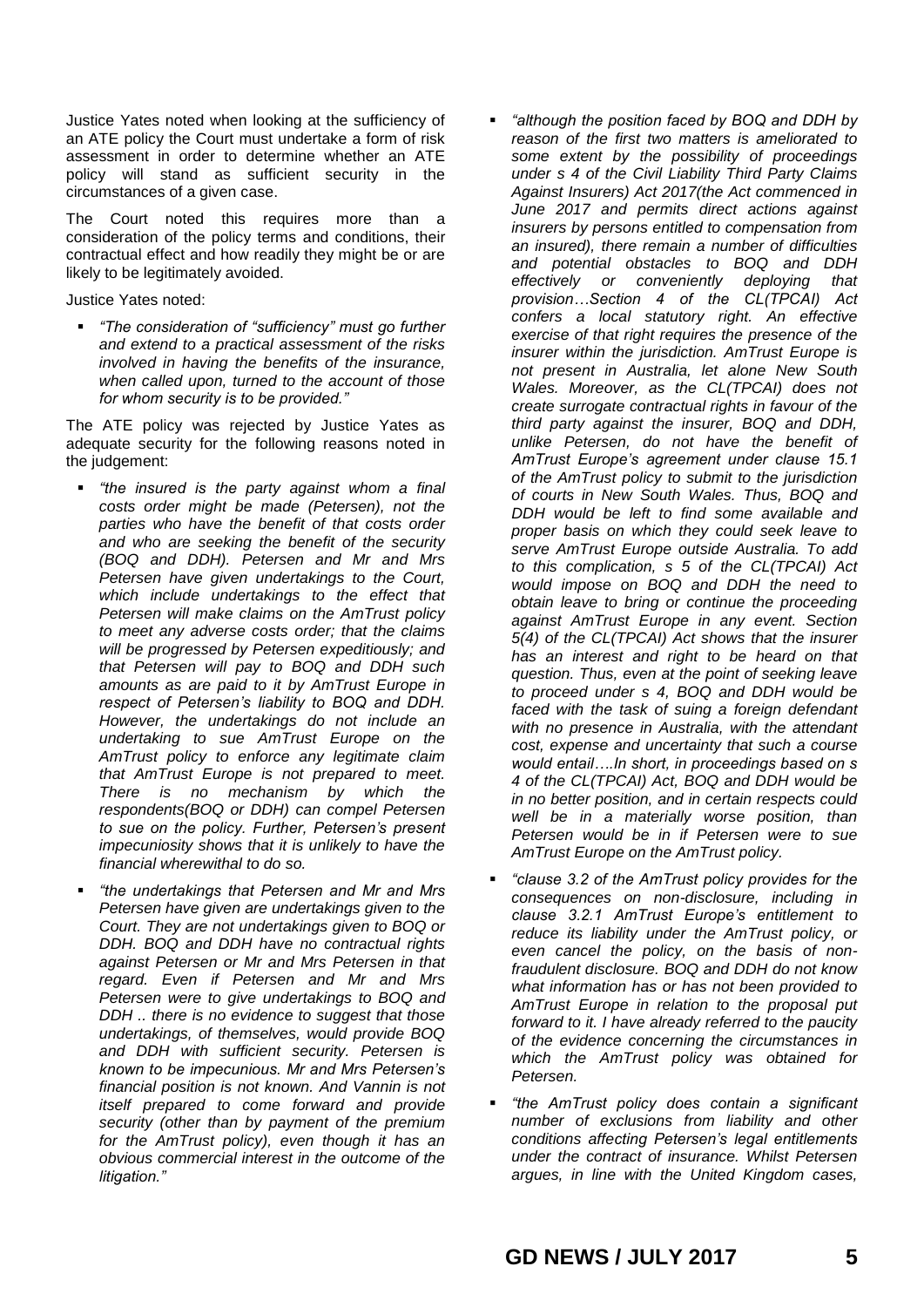*that the likelihood of these exclusions and other conditions becoming operative is "theoretical", I think that caution should be exercised in using that expression. In the present context, the expression "theoretical" reflects a value judgment that depends on whose risk is being assessed….The AmTrust policy contains a number of provisions .., including provisions that require Petersen to consult with and obtain the Case Manager's approval before taking certain steps. Further, under clause 2.1.12 of the AmTrust policy, AmTrust Europe will not pay any claim caused by or attributable to Petersen continuing in the litigation where the Case Manager has formed the view that it is more likely than not that Petersen will lose the litigation. The provision is subject to the Case Manager giving approval to Petersen to continue with the litigation, but it is difficult to see why, in those circumstances, the Case Manager, acting in AmTrust Europe's interests, would give such approval. Moreover, when AmTrust Europe determines that there has been a breach of the AmTrust policy, it has a right of cancellation. If AmTrust Europe cancels the policy then, under clause 6.3, it will not be liable to pay the insured liability incurred after the date of cancellation. … I accept that, in relation to Petersen's potential liability for costs, AmTrust Europe is likely to be subject to greater risk under an unconditional indemnity in favour of BOQ and DDH than it is under the AmTrust policy in favour of Petersen. Correspondingly, I would accept that security in relation to Petersen's potential liability for BOQ's and DDH's costs, in the form of Petersen's contractual entitlements under the AmTrust policy, presents greater risk for BOQ and DDH than would an unconditional indemnity from AmTrust Europe which is irrevocable and which BOQ and DDH could enforce in their own right.* 

- *"it is possible that the AmTrust policy could be cancelled before a costs order is made against Petersen and, hence, before a legal liability arises to which the AmTrust policy can respond. Petersen argued that the only consequence would be that, because of a change in circumstances, the respondents could approach the Court to ask that the proceeding be stayed until replacement security is provided. This, however, would be of little comfort to the respondents. Upon cancellation – an event over which the respondents have no control – the security they had would have evaporated, with no guarantee that replacement security could be, or would be, provided in relation to costs they had already incurred."*
- *"I raised the question of what would happen to the proceeds of payment under the AmTrust policy if Petersen were to be placed in liquidation. I do not*

*think that that possibility can be brushed to one side. ..It is enough for me to form the view, as I do, that there is a real question as to whether the insurance proceeds would be made available to BOQ and DDH in the event that Petersen were to be placed in external administration because of insolvency. It is quite possible that those proceeds would simply form part of the corpus of assets available to creditors generally.* 

 *"clause 4.8.1 of the AmTrust policy provides that Petersen will instruct its solicitor to resist any application for the summary assessment of the respondents' costs. Clause 4.8.2 provides that Petersen will instruct its solicitor to resist any application by the respondents for their costs unless Petersen has the Case Manager's approval not to do so. These clauses refer to costs at any stage of the proceeding. They have the real, not merely "theoretical", potential to interfere with the obligation imposed on parties and their lawyers by s 37N of the Federal Court Act to conduct the proceeding in a way that is consistent with the overarching purpose of facilitating the just resolution of disputes according to law and as quickly, inexpensively and efficiently as possible. "*

As can be seen the Court was concerned over a large number of issues but most predominantly whether the proceeds of the insurance are easily available to persons who are not beneficiaries and whether the policy can be cancelled.

The ATE policy in this case was not adequate. That is not to say that an appropriate policy will not be adequate.

The concerns expressed by Yates J need to be addressed by ATE insurers if ATE insurance in Australia is to play an ongoing role in the provision of adequate security in Australian class actions. Strategies to address those concerns are likely to include:

- **EXECUTE:** inclusion of defendants as third party beneficiaries under an ATE policy taken out by a plaintiff;
- restricting rights of cancellation for non-disclosure;
- **EXEC** inclusion of jurisdiction clauses where insurers agree to be bound by Australian law and the judgments of Australian Courts;
- **F** rescoping the control that an insurer will have over the conduct of the litigation.

The adequacy of ATE insurance offered as security in class actions throughout Australia is likely to be a real issue in every situation where ATE insurance is offered as security or where additional security is required as proceedings progress. Representatives in Class Actions may be confronted with challenges to the adequacy of ATE insurance for any top up of security already in place.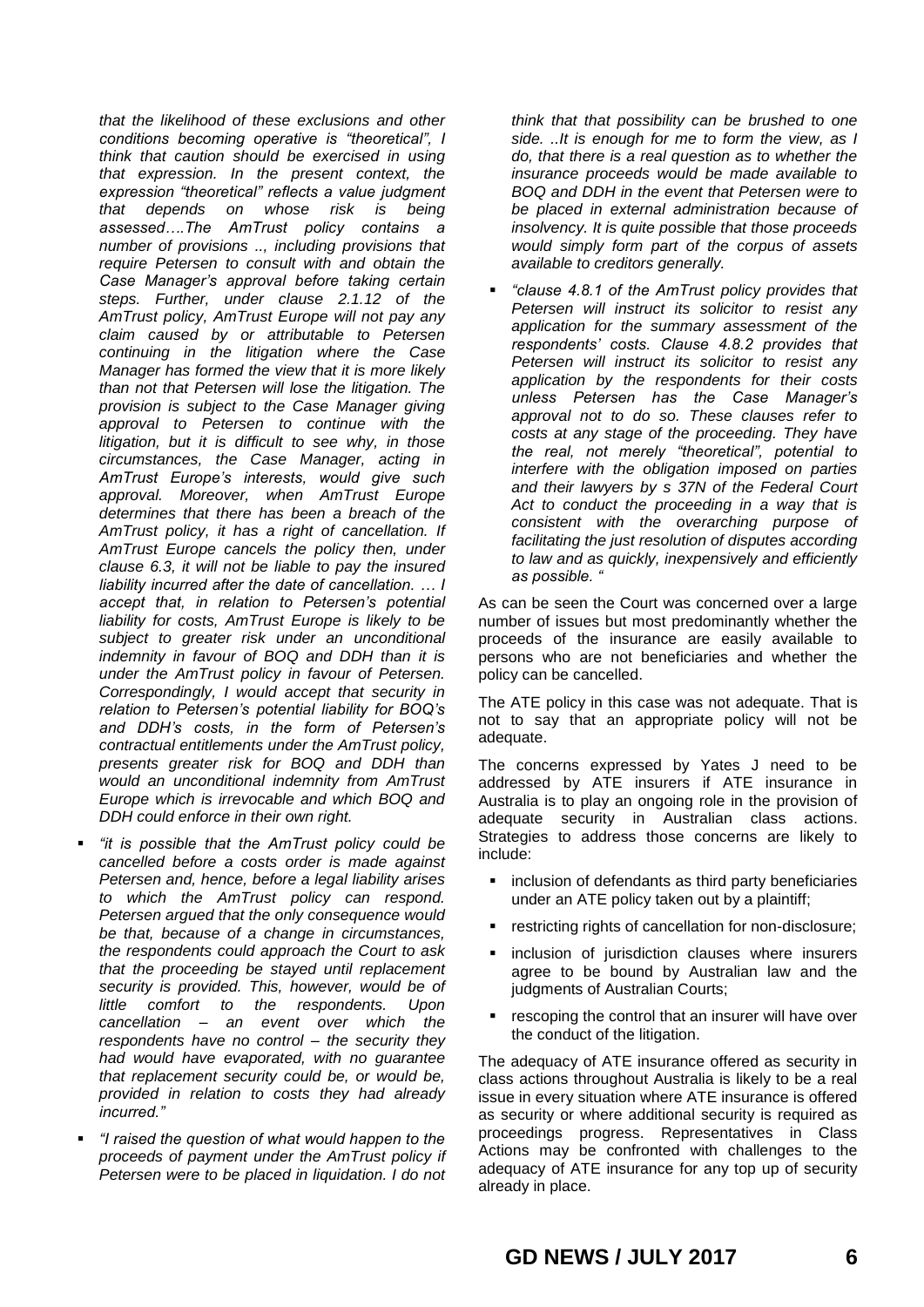One thing is certain, litigation funders, legal expense insurers and those who have or are considering ATE insurance to provide security for costs against adverse cost orders now need to look very closely at the terms of the insurance provided and the beneficiaries under the policy. If an ATE policy is not adequate security for an adverse cost order it has no immediate value to the litigation funder who will need to put adequate security for costs in place.

Perhaps we will see a change in strategy from litigation funders with ATE insurance being put in place for the true benefit of the funder. . This strategy will see litigation funders named as interested parties in the ATE insurance they arrange for a Representative in the class action. The risk of non payment by the insurer will be the litigation funder's risk. The necessary security for the proceedings could be provided by the litigation funder with the funder bearing the cost of providing the security until it is released when the proceedings are successful or the insurance proceeds are utilised to satisfy any adverse cost order or the security is called on to satisfy the adverse cost order. In this strategy it is the funder that will need to drive the collection of the insurance proceeds for its benefit.

Legal expense insurance will remain a feature in the provision of security for class actions however the game has become a little more complex in light of *Petersen Superannuation Fund Pty Ltd v Bank of Queensland Limited .*

### **David Newey dtn@gdlaw.com.au**



**Insurance Policy covers omissions as well as negligent acts**

The NSW Court of Appeal recently considered an appeal by an insurer who argued it had no liability to indemnify its insured by reason of the insured's negligent failure to provide health services.

In *AAI Limited t/as Vero Insurance v GEO Group Australia Pty Limited*, GEO was the operator of the Parklea Correctional Centre. A prisoner brought a claim in negligence for personal injuries he sustained as an inmate at Parklea against GEO and other parties.

The inmate's claim for damages was settled by GEO and those other parties. GEO cross claimed against its insurer, Vero, seeking indemnity pursuant to a "medical malpractice civil liability insurance policy" which GEO held at the relevant time.

GEO was contractually obliged to the State of NSW to provide psychological and counselling services to inmates at Parklea. A variety of other medical services

were agreed between GEO and the State to be provided to inmates by Justice Health, a NSW Government health services provider.

The evidence was that upon his arrival at Parklea, the inmate was assessed by employees of Justice Health in the prison reception area. He advised them he was taking medication for schizophrenia and depression but he was never provided with any medication to address those conditions nor was he seen by any psychologist or counsellor in the following three days.

The inmate then jumped off an upper level landing at Parklea and suffered serious injuries.

For the purpose of the cross claim by GEO against Vero, GEO repeated the allegations of negligence made by the inmate against GEO.

GEO contended that Vero was liable to indemnify it under the Vero policy.

The insuring clause of the Vero policy was in the following terms:

"*The Insurer will indemnify the Insured against civil liability for compensation and claimant's costs and expenses in respect of any Claim or Claims first made against the Insured and notified to the Insurer during the Period of Insurance resulting from the conduct of the Healthcare Services*".

The relevant issue before the Primary Judge, Justice Schmidt, was whether this was a claim resulting from GEO's conduct of the healthcare services.

"Healthcare services" was defined in the Vero policy to be:

"*… the healthcare services described in the Schedule, and no other, of the Policyholder*".

In the policy schedule, the description of healthcare services was:

"*… the provision of medical services and treatment including services and treatment provided by psychologists and counsellors*".

There was no issue that GEO owed a duty of care to the inmate to ensure the psychologists and counsellors it employed at Parklea assessed him at the time of his admission.

It was also not in dispute that the settlement was reasonable.

At first instance, Justice Schmidt held that the inmate's complaint about GEO's management of the operation of the Centre was not confined to the provision of custodial services but extended to include the contractual obligations to provide health services and its failure to do so in this case.

The Primary Judge found in favour of GEO and ordered Vero to indemnify GEO for the full amount of the settlement.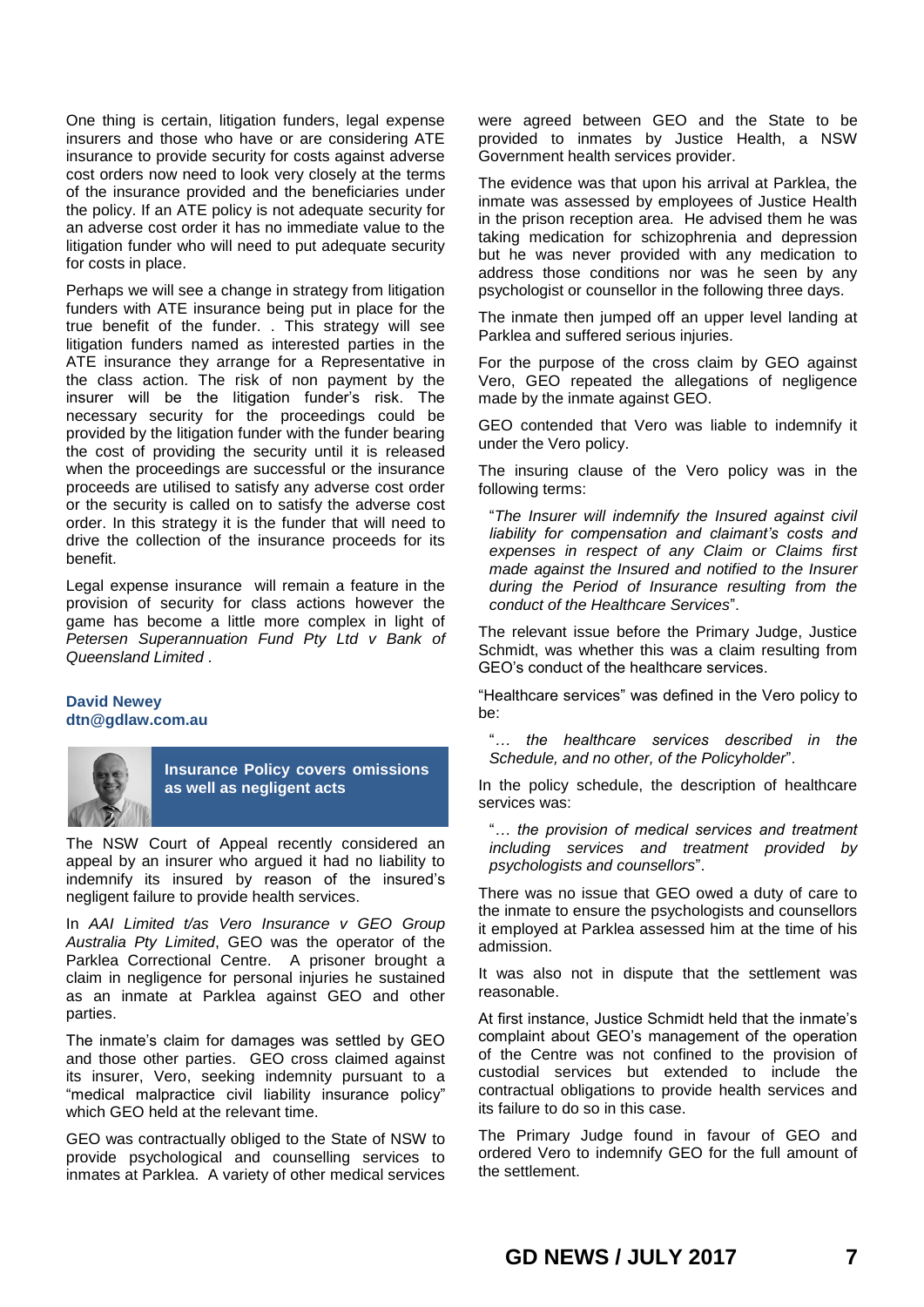Vero appealed. The Court of Appeal unanimously dismissed Vero's appeal.

Justice Payne wrote the leading judgment (with whom Macfarlane and Simpson JJA agreed).

Vero submitted the proper characterisation of the inmate's claim against GEO was that GEO failed to provide him with medical services or treatment. Specifically the inmate's claim arose because GEO did not provide the inmate with any services or treatment by the psychologists or counsellors of GEO.

So characterised, Vero submitted the claim was not within the scope of the insuring clause.

GEO submitted the "conduct" by GEO of healthcare services included the omission to provide such services in accordance with the system for the provision of healthcare services which GEO had established.

Payne JA agreed with GEO. His Honour held:

"*An objective observer would conclude that the parties intended that the conduct of the healthcare services included an omission by GEO to provide those healthcare services*".

Further, his Honour stated:

*"… GEO's claim was a result of the conduct of the healthcare services; it arose directly from the faulty operation of the system GEO had devised and implemented to address the risks to the mental health of inmates …".*

Justice Payne went on to say:

*"Properly construed, the conduct of healthcare services by GEO involved more than acts and omissions of a particular counsellor or psychologist in the course of a consultation with a particular inmate. The conduct of healthcare services extended to acts and omissions in identifying and assessing inmates for the purpose of determining which further health services and treatments were required".*

Accordingly Vero's appeal was dismissed.

The significance of this case is to remind us that the conduct of a particular insured, in the provision of services will always require an assessment of the acts and omissions in the provision of those services.

The Court of Appeal's ruling is consistent with the legal authorities which confirm that a contract of insurance must be interpreted in a manner which is consistent with its commercial purpose, viewed objectively.

Here, the Court of Appeal held that the proposition for which Vero contended would have been inconsistent with the commercial purpose of the insurance contract.

**Darren King dwk@gdlaw.com.au**



**Customer or employee – it makes all the difference**

In New South Wales, whether a person has a claim for damages against their employer or an occupier of premises will have a significant impact on the damages that can be recovered. In a claim against an occupier pursuant to the *Civil Liability Act* 2002, an injured person is entitled to recover damages for noneconomic loss, economic loss, out of pocket expenses and domestic assistance. There is no threshold impairment to trigger an entitlement to damages rather there is a threshold for non economic loss which is 15% of the most extreme case. On the other hand, a claim against an employer for work injury damages cannot even be commenced unless the injured person has sustained a 15% permanent impairment (a much higher threshold). Even then, after complying with a number of necessary procedural requirements, damages can only be awarded for economic loss.

Although on most occasions it will be clear as to whether or not a claim arises out of employment, sometimes an issue will arise. This occurred in the recent decision of the NSW Court of Appeal in *Tran v Vo*.

Thi Ngoc Hien Vo was a casual employee at a shop, Thu Phun Desserts, in Cabramatta. The shop was run by Hung Vien Tran and Thuy My Le.

On 13 February 2012 Vo went into the shop at around 5 to 5:30pm to buy a drink. When she arrived at the shop, Ms Hoa, who was also a casual employee at the shop, asked Vo if she would help clean the floor and also help her with cleaning the sugar cane juicing machine. At the time, the tiled area was wet and slippery and Vo slipped. When she slipped, the sugar cane juicing machine was operating and her left hand entered a void in the juicing machine that was used to insert sugar cane and other items for crushing, which caused significant injuries to her left hand.

Initially, Vo made a claim for workers compensation which was accepted. Vo was paid \$183,811.36 in workers compensation.

Vo subsequently commenced proceedings against the shop owners in their capacity as occupier.

Tran and Le's public liability insurer argued that Vo was not entitled to commence proceedings as her injury had arisen out of or in the course of her employment. As such, it was necessary for her to comply with the pre-requisites pursuant to the *Workplace Injury Management and Workers Compensation Act* 1998 ("WIM Act"). Vo argued the accident did not arise out of or in the course of her employment as she had not been working at the time.

The matter proceeded to hearing in the Supreme Court before Justice Hall. The Trial Judge determined Vo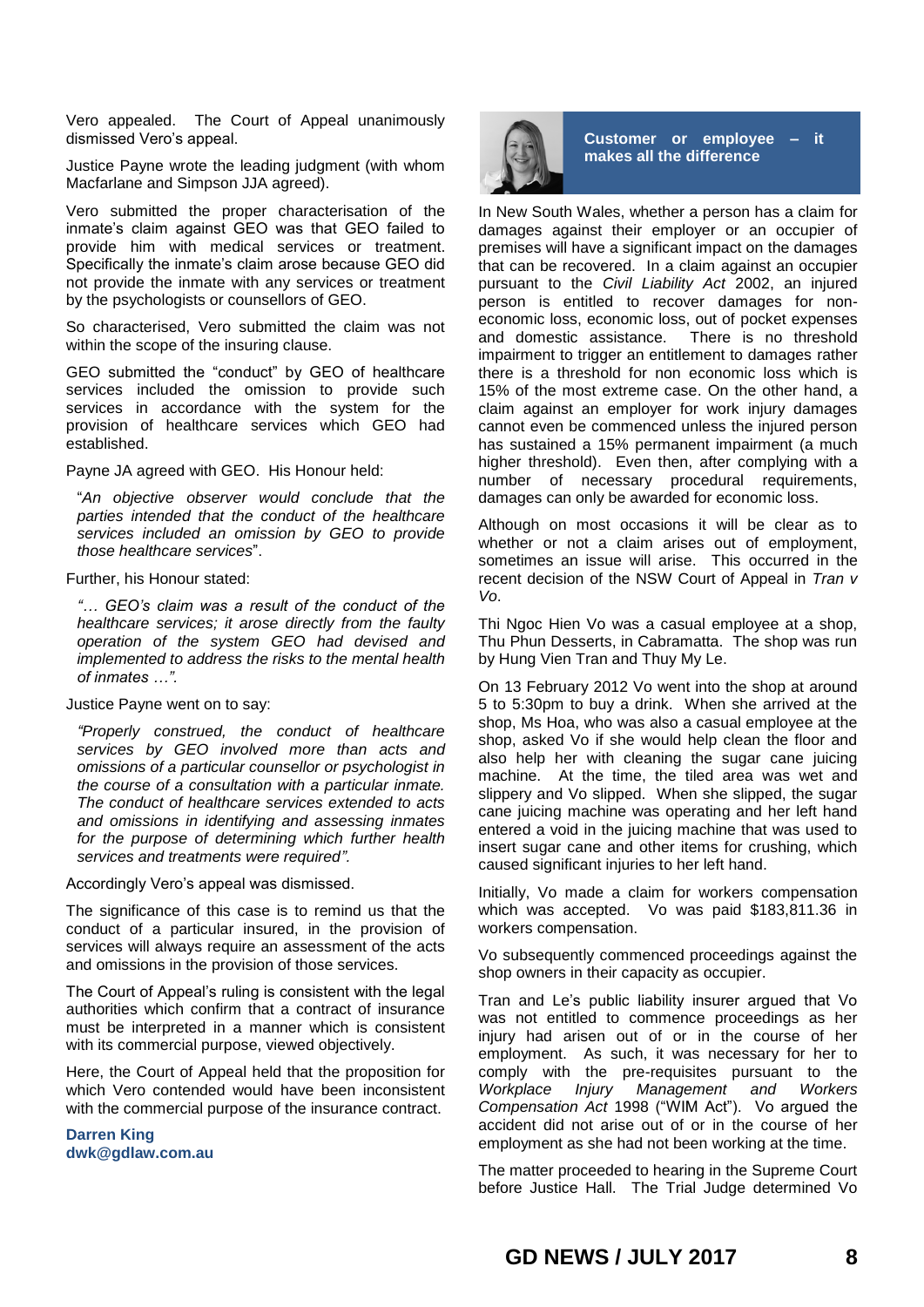was not an employee as she had fixed working days on Wednesday, Thursday and Friday and she was not asked or directed to work on the Monday when she sustained injury. Further, on the day of the accident she did not attend the shop in her capacity as an employee and as such there was no basis for the contention the accident arose out of her employment.

Further, Justice Hall found Tran and Le liable as the risk was readily foreseeable and precautions such as the fitting of interlocking guarding on the machine ought to have been taken. There was also an argument at trial in relation to estoppel given that compensation payments had been made, however that was not pursed on appeal.

It was accepted by Vo at trial that she could not retain both workers compensation payments and common law damages.

At trial, Vo was awarded damages totalling \$512,764.94.

Tran and Le appealed.

On appeal, Tran and Le submitted the injuries sustained by Vo met the description of personal injury "arising out of" or "in the course of" her employment and therefore, as she had not met the requisite threshold to bring a claim for work injury damages, such a claim could not be pursued.

Tran and Le submitted on appeal the relevant question to be considered was:

"*Did Tran and Le either expressly or impliedly induce or encourage Vo to engage in the activity at her employer's premises on 27 March 2012*?"

It was argued that the task Vo was undertaking was one which she would normally perform as part of her employment and which she had been requested to undertake by another employee. Further, the task was undertaken at her employer's premises and was ultimately for their benefit. Further, Tran and Le contended the injury was attributable to a feature of the premises that was related to Vo's employment.

In contrast, Vo contended she was a casual employee who worked rostered days and the accident did not occur on any of those days; she was not required to work on the day of the accident; she went to the premises not to perform work but to buy a drink and the date of the accident was not the only time she had been asked to assist. Vo also contended there was no evidence to suggest that the employer was aware of the voluntary assistance that Vo would provide to her friend and nor was this was endorsed by the employer. Further, no payment was made in relation to the voluntary assistance either on this day or on any occasion.

Justice Payne who delivered the leading judgment commented:

"*This focus on encouragement and inducement given to an employee to engage in an activity or be at a particular place, outside of the worker's working hours, is at the heart of the present case*".

Justice Payne in his judgment examined the circumstances noting:

*"In my view, at the time of the accident the respondent was not acting in the course of her employment. The evidence was that when asked to work, the respondent would receive a telephone call from the second appellant, not Ms Hoa, and would be asked 'can you come in and work?'*

*The activity engaged in at the time of injury, assisting her friend with cleaning, was not induced or encouraged by the appellants. When analysed in the injury by reference to a place, the shop premises, the appellants did not induce or encourage the respondent to be there.*

*At the time of the injury the respondent had attended the shop premises to purchase a soft drink. This was not as a result of any encouragement or inducement by the appellants. As earlier noted, the argument advanced by the appellants on the appeal for the first time, that Ms Hoa, as agent, encouraged or induced the respondent to be at the place or engage in the activity leading to her injury, should be rejected".*

Justice Payne concluded that Tran and Le did not know that Vo was present on the day or that they were ever aware she would attend the shop premises on days she was not working.

Justice Payne concluded:

*"A finding that the injury occurs during the course of employment, requires identification of an inducement or encouragement by the employer of the performance of the activity which led to the injury, or inducement or encouragement by the employer to be at the place where the injury occurred".*

The end result was that Vo was not an employee and so she was entitled to retain her damages that had been awarded pursuant to the *Civil Liability Act* 2002 (less the worker's compensation payments she had to repay). It should be noted that the judgment does not open the gate to employees to sue their employer in their capacity as occupier for negligence arising out of the use of premises; the critical issue was whether when Vo was at the shop she was in the course of her employment.

**Amanda Bond [asb@gdlaw.com.au](mailto:asb@gdlaw.com.au)**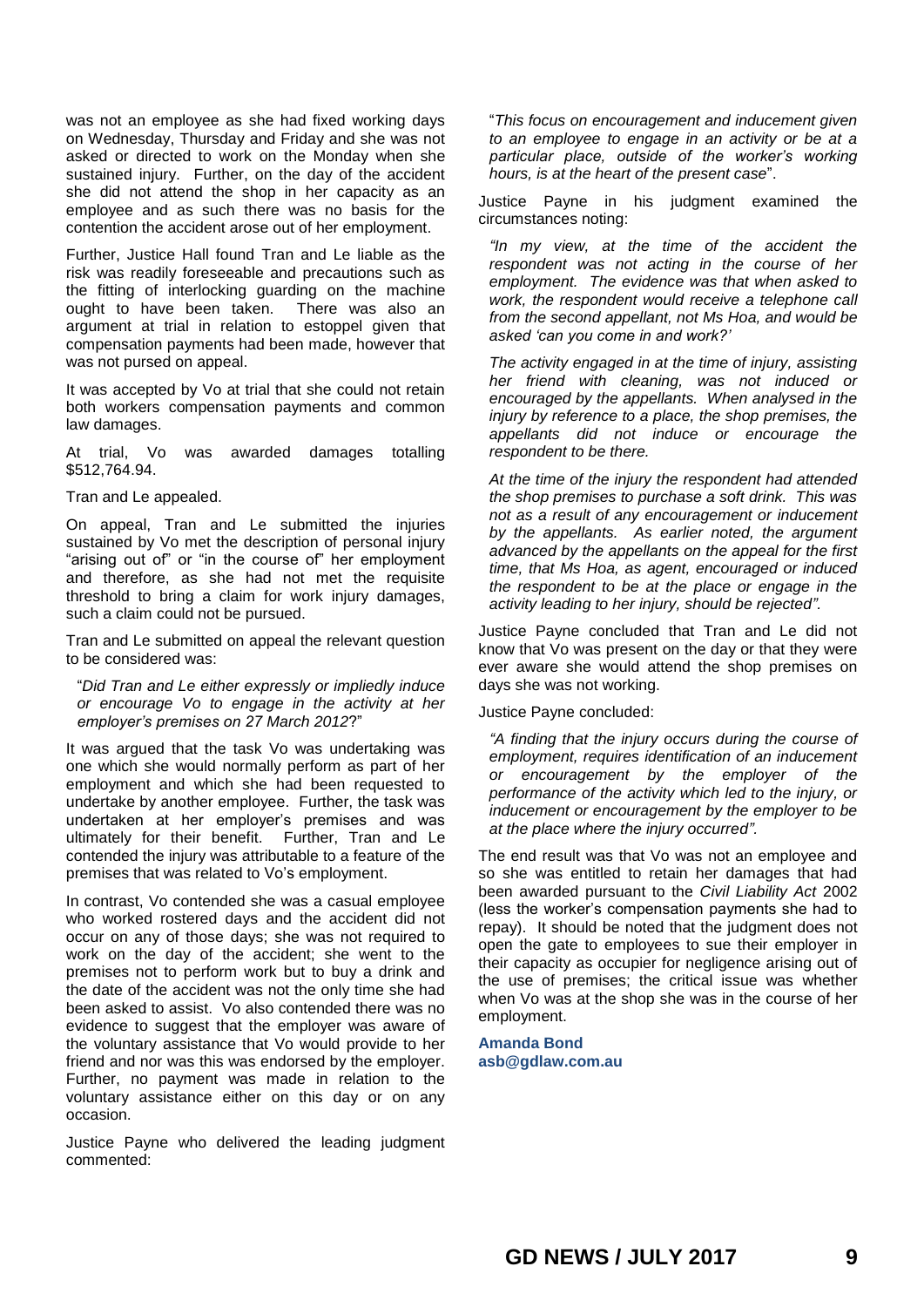

# **Centrelink carer's allowance – is it indicative of earning capacity?**

Persons injured may be called on to care for others after an accident and consequently receive a Centrelink Carer Allowance. When a person pursues a personal injury claim there are usually arguments about earning capacity and an issue arises as to whether the receipt of a carer allowance is evidence of a residual earning capacity and should be taken into account in the assessment of damages.

Those issues were examined by the Supreme Court in *Assurance Australia Limited t/as NRMA Insurance v O'Rourke* (2017) NSWSC 494.

The claimant was involved in a motor vehicle accident on 20 March 2011 and at the time was employed as an assistant aged care nurse. Following the accident she ceased work and her parents began to reside with her in 2013. The claimant was granted a carer's allowance by Centrelink to care for her elderly mother.

Liability for the accident was admitted by the insurer and the claim proceeded to assessment at the Claims Assessment & Resolution Service (CARS). In the assessment, the insurer argued the allowance for economic loss should be reduced to reflect a finding the claimant had a residual earning capacity, noting she was in receipt of a carer's allowance of \$648.00 per fortnight. The CARS assessor dismissed this argument and preferred the claimant's medical evidence of no residual earning capacity. In particular the CARS assessor noted there was no evidence as to whether the carer's allowance was paid on the basis of physical care or merely supervisory in nature.

The insurer challenged the finding of the CARS assessor in the Supreme Court. Davies J held the claims assessor did not fall into error by making a finding the claimant had no residual earning capacity notwithstanding the receipt of the Centrelink Carer's Allowance. It was highlighted the payment being made pursuant to the *Social Security Act 1991* could either be for providing attention and supervision and not strictly for the provision of physical assistance.

There was no evidence before the claims assessor that the Centrelink payment was for the provision of physical assistance. Davies J noted if this evidence was adduced it then may have been open to the assessor to find the claimant had some residual earning capacity. Without that evidence, the evidence of the payment of an allowance was not enough to ground a finding there was a residual earning capacity.

Although in this case the insurer was unsuccessful in arguing there was residual earning capacity evidenced by the carers allowance, the gate has been left open to an argument that where the carer's allowance is paid for the provision of physical assistance, it is open to

CARS or a Court to determine this is evidence of economic capacity. Of course, an argument of this nature will be balanced against the other evidence in the claim and in absence of specific evidence of a carer's allowance being granted for a particular reason, it remains to CARS or the Court to determine that the allowance is simply for support and supervision and should not impact on any assessment of economic loss.

**Stephen Hodges sbh@gdlaw.com.au**

# **CONSTRUCTION ROUNDUP**



**Practical completion not retrospective**

After seventeen years of operation of the *Building & Construction Industry Security of Payment Act 1999* (NSW), most people involved in the construction industry are well aware that in order for a person carrying out construction work to be entitled under the Act to make a payment claim, a reference date must first have arisen. Accordingly the parties to construction contracts often go to great lengths to identify in their contracts with specificity the dates on or time periods within which reference dates will arise.

In the recent Supreme Court and NSW Court of Appeal proceedings of *Abergeldie Contractors Pty Limited v. Fairfield City Council* [2017] NSWCA 113, a very specific provision of a contract required the courts to examine the exact date upon which practical completion had occurred in order to be able to identify the date upon which a reference date had arisen.

In this case Fairfield City Council had sought to undertake major road works involving an upgrade of sections of Wetherill Street, Wetherill Park. The council engaged Abergeldie Contractors under a contract which was largely in the form of AS4950-2006 but included a number of specific amendments.

One of these amendments provided that for the purposes of the security of payment legislation only two reference dates would arise following practical completion being achieved. The first of these allowed a progress claim to be submitted immediately after practical completion and the second related to when the contractor submitted its final payment claim. The payment claims were to be made on the  $28<sup>th</sup>$  day of the relevant month.

Abergeldie notified the superintendent on 16 September 2016 that it was of the view that practical completion had been achieved on that date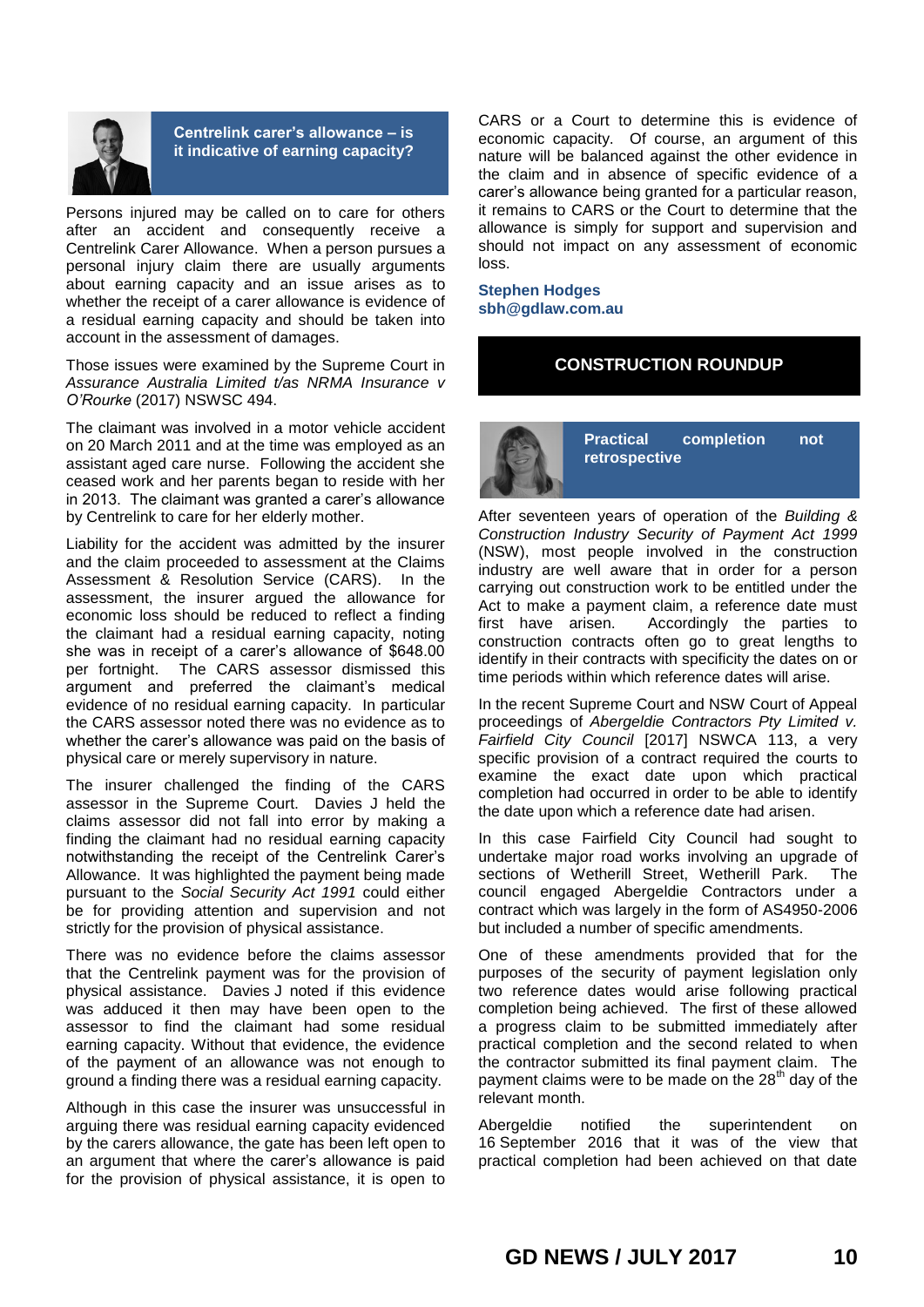and it requested that a certificate of practical completion be issued in accordance with the contract.

On 25 November 2016 the superintendent issued a certificate of practical completion which indicated that practical completion had been achieved on 16 September 2016. That same day (25 November), the contractor submitted a payment claim to the superintendent.

On 7 December 2016 the Council issued a payment schedule indicating that no amount would be paid since practical completion had occurred in September and there was no valid reference date which permitted a payment claim to be made in November.

The contractor applied for an adjudication of its payment claim and obtained a determination in its favour. The Council applied to the Supreme Court for a declaration that the payment claim had been invalid and for the determination to be quashed.

Upon hearing the matter Justice Ball granted that relief. The contractor then appealed to the Court of Appeal.

The question on appeal was whether practical completion of the work had occurred (as the Council had submitted) on 16 September 2016, with the result that the relevant reference date was 28 September 2016. Alternatively, had practical completion occurred (as the contractor had claimed) on the date on which the certificate of practical completion was issued, namely 25 November 2016, with the result that the relevant reference date was 28 November 2016?

Basten JA (with whom Beasley ACJ and Meagher JA agreed) delivered the principal judgment. In doing so, his Honour cited authority that in construing the contract the Court should prefer the construction which accords with the intention which might be derived from the parties' knowledge as to the surrounding circumstances and the commercial purpose of the contract.

In the contract, the definition of "practical completion" required certain conditions to be met. Some of these conditions required the superintendent to form an opinion about a state of facts.

The contractual provision in relation to the issuing of a certificate of practical completion also spoke of that certificate "evidencing" the date upon which practical completion had been reached. This would be consistent with practical completion occurring when the certificate itself was issued.

The thrust of the contractor's case was that practical completion could not occur retrospectively without its knowledge. Otherwise it could be deprived of the opportunity (and right) to make a payment claim.

Basten JA noted in this regard that if practical completion was deemed to have occurred retrospectively, this would have consequential effects

which would be inconsistent with the commercial context in which the contract operated.

In this regard, a number of obligations in any construction contract are affected by the achievement of practical completion, separate from the entitlement of a contractor to submit a payment claim.

Usually, one of these provisions requires the contractor have the care of the whole of the work under the contract up to the date of practical completion, at which time responsibility passes to the principal. Any lack of certainty as to the precise date upon which that event occurred would potentially be commercially disastrous. Both parties must know the date of practical completion so that the appropriate insurance coverage can be arranged or cancelled.

Similarly the contractor must know the timeframe within which he must remove all temporary works for construction plant (often required within 14 days of the date of practical completion).

It is also necessary to be precise about the date of practical completion in order to be able to assess whether the principal is entitled to any liquidated damages for delay or conversely whether the contractor is entitled to an early completion bonus for achieving completion prior to the contractual date for completion.

Upon reviewing these factors, Basten JA stated that the achievement of practical completion depended upon the satisfaction of the superintendent as to whether the elements of practical completion had been satisfied, and the communication of this state of satisfaction by the issuing of a certificate of practical completion to the contractor. The date that practical completion had occurred was therefore the date that the certificate had been issued, not a retrospective date.

It followed that in the current case practical completion had been achieved on 25 November 2016 when the certificate had been issued by the superintendent. By the operation of the amended terms of the contract, the relevant reference date was 28 November 2016. Because a reference date had arisen, the payment claim was valid and thus the adjudicator had the requisite jurisdiction to make his determination.

Since many disputes in the construction industry are based on a difference of opinion as to when practical completion has occurred and the rights and entitlements that flow from that date, the Court's comments in this case are likely to be argued over and re-examined for some time to come.

**Linda Holland lmh@gdlaw.com.au**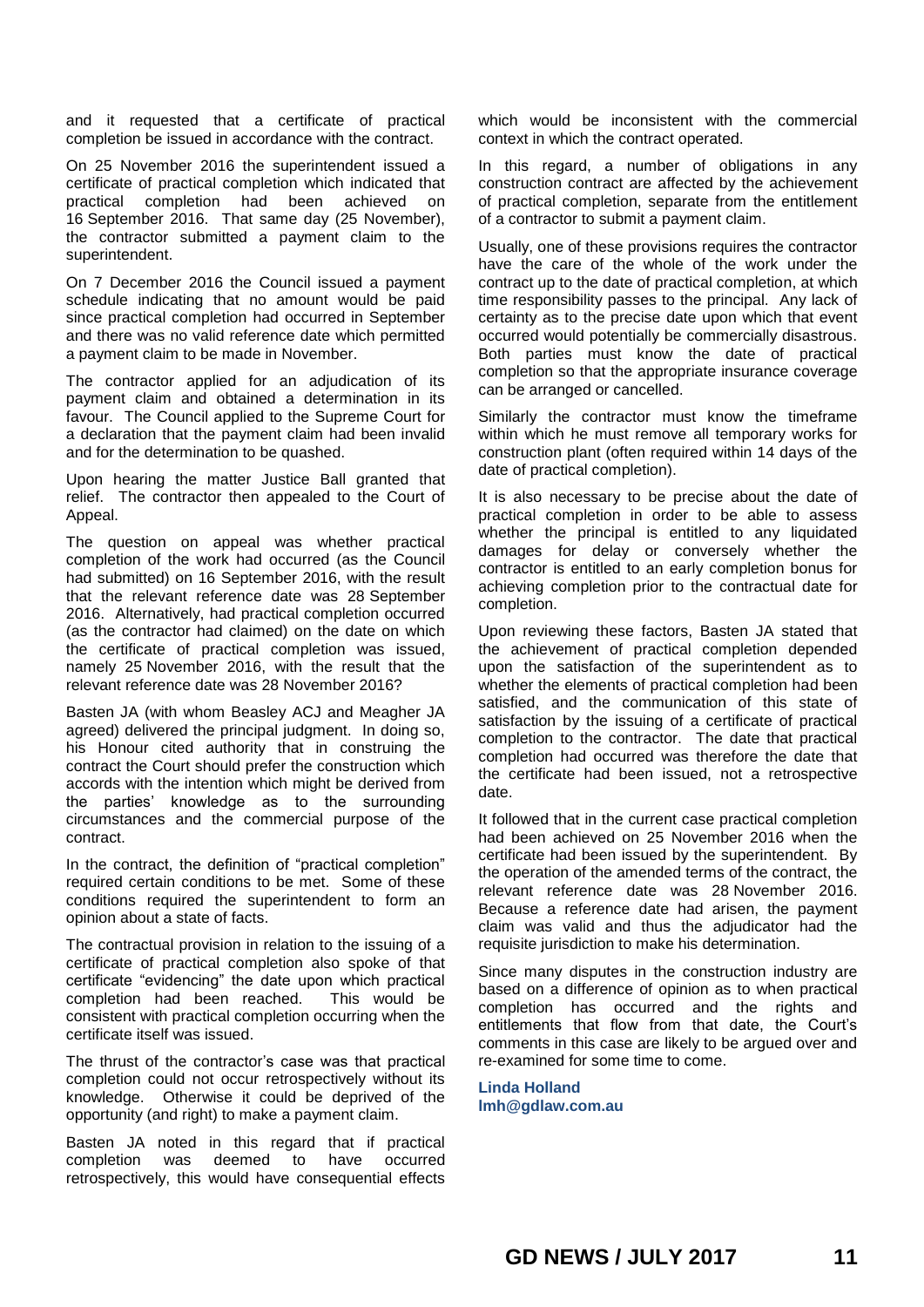

**The Zepinics formally declared to be vexatious litigants**

In our November 2016 newsletter we discussed the multitude of proceedings that had been commenced by Vito Zepinic and members of his family against Chateau Constructions (Aust) Pty Limited stemming from a dispute over the quality of work carried out at Mr Zepinic's house at Turramurra.

Mr Zepinic was once the security consultant for convicted Bosnian war criminal Radovan Karadzic and despite having no medical qualifications had previously passed himself off as a psychiatrist in Australia and England.

In his dispute with Chateau Constructions, Mr Zepinic had initiated no less than 10 separate appeal proceedings (including two special leave applications to the High Court), culminating in the sale of Mr and Mrs Zepinic's house at Turramurra to pay for the costs incurred by Chateau Constructions in defending Mr Zepinic's various claims.

On the last occasion before the Supreme Court of New South Wales in late 2016, Justice Pembroke had warned Mr Zepinic that if any further proceedings were commenced by him, he (and his family) may be declared vexatious litigants under the *Vexatious Proceedings Act 2008* (NSW).

However it appears that Mr Zepinic did not heed the judge's warning: a month later he sought leave to appeal from his decision to the Court of Appeal and in December sought leave to appeal to the High Court. Both applications were dismissed. Not surprisingly, Chateau Constructions then applied to the Supreme Court for orders pursuant to the *Vexatious Proceedings Act* that Mr Zepinic be declared a vexatious litigant. A person who is declared a vexatious litigant is prevented from being able to commence proceedings in any Court in the relevant jurisdiction either in relation to a specific matter or at all, unless that person first obtained permission from the Court.

Justice Pembroke was allotted the task of considering whether such orders should be made in relation to Mr Zepinic. Justice Pembroke first noted that as a matter of public policy vexatious litigation is a drain on the limited and finite resources of the courts. This results in not only harassment, worry and expense to the opponents of the vexatious litigant but also causes unreasonable delay to those who have a genuine grievance who need the attention of the Court.

His Honour also noted that Mr and Mrs Zepinic had at times sought to address the gaps in their previous evidence by claiming new evidence had arisen that required a fresh review by the court. However, this fresh evidence (mainly copies of correspondence) had

numerous inconsistencies and "curious features" that his Honour noted suggested that they were not genuine. Understandably, in the earlier proceedings the Courts had not considered this "evidence" to be sufficient to reverse the findings previously made. However if such evidence had been manufactured in order to give grounds to the Zepinics to continue to make claims against Chateau Constructions, this indicated their disregard for the search for justice.

Justice Pembroke commented that Mr Zepinic's failure in the early proceedings and the unwillingness of the Court to accept his new evidence "seemed only to propel him to new heights of litigation hysteria". Accordingly Mr Zepinic initiated no less than four appeals and one set of fresh proceedings in the six months following the failure of his most recent claim.

Justice Pembroke stated he was "more than satisfied" that he should make the orders that had been sought by Chateau Constructions. He added however that the phenomena of the vexatious litigant is a subject of considerable psychiatric, not merely legal, discourse, generally subsumed under the diagnosis of "delusional disorder" and sometimes referred to as "curious paranoia".

His Honour commented that the litigant's enthusiasm and passionate engagement in his quest for supposed justice obscures the essential unreality of its expectations, blinds him to the chaos that his pursuit has created and renders him oblivious to the waste and expense he has generated or the disproportionate Court time that he has consumed. Such a litigant's level of pre-occupation, ruminative thinking, pedantic attention to the minutiae of his case and dogged persistence serves only to hinder the efficient administration of justice. It is usually made worse by extravagant language, repeated assertions of fraud and the constant denunciation of the tactics or behaviour of the opposing party.

Accordingly Justice Pembroke made the orders as sought.

As an interesting postscript, despite representing himself in the multitude of Court proceedings that had preceded this hearing, on this occasion Mr Zepinic chose not to make any appearance at all. One wonders whether he will seek leave to appeal from Justice Pembroke's decision.

**Linda Holland [lmh@gdlaw.com.au](mailto:lmh@gdlaw.com.au)**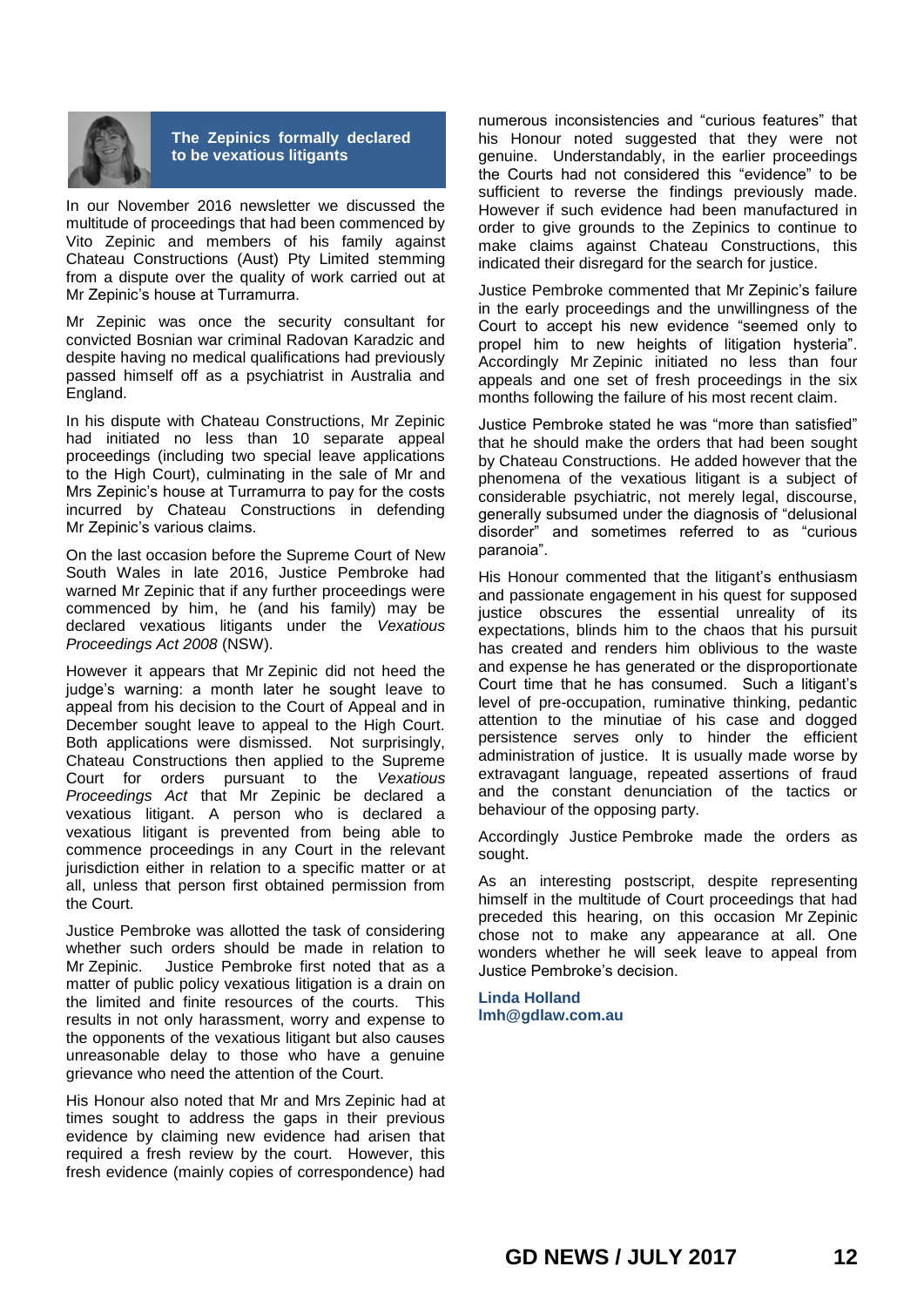# **EMPLOYMENT ROUNDUP**



**Dismissal from employment due to inappropriate use of a workplace email system**

The use of electronic communication is a vital part of any modern workplace. Nevertheless the crossing of the professional boundaries in the use of company emails can have serious ramifications for an employee. This is demonstrated in the recent Industrial Relations Commission decision of *Bellenger v Mid North Coast Local Health District* (2017) NSWIRComm 1019.

Ms Bellenger commenced work with her employer, Mid North Coast Local Health District, on 27 September 2004. Ms Bellenger was an assistant to the district manager when her employment was terminated on 15 January 2016 following a finding by her employer she had used her employer's email system inappropriately. A review of Ms Bellenger's work email revealed she had received, stored and sent significant quantities of emails which were considered to be pornographic and generally inappropriate in nature. Some 1,256 of those types of emails had been stored in a specific folder named "Funny Emails". A number of similar emails were found elsewhere within Ms Bellenger's general email folders.

Ms Bellenger was suspended on 9 September 2015 pending an investigation into allegations she had breached the email policy of her employer. She was advised on 3 December 2015 the allegations had been substantiated in that the investigation determined the degree of evidence relating to Ms Bellenger's conduct was overwhelming following documentary evidence discovery and partial admissions made by Ms Bellenger. In her subsequent show cause response, Ms Bellenger submitted she had been an exemplary employee with an impeccable work history. She contended her employer's email system should have prevented unwanted, unwelcome and inappropriate emails to infiltrate the system. Ms Bellenger submitted that the employer's IT system had failed and had appropriate filtering systems been in place, the folder of inappropriate emails may well have been removed.

Ms Bellenger accepted there had been notice of the condition of access on her login screen. Nevertheless she claimed few of the staff read the conditions of access as it was set over three screen pages. She further claimed she had moved the non work related emails to her funny emails folder so as not to impede her ordinary work. She also claimed she was unaware of the email communications policy which had been released in 2009 and updated in 2012 prior to the allegations of inappropriate email use had been put to

her. The employer's analysis of her work email account revealed email traffic to current and former employees of the employer, third parties and family members. She was dismissed with notice following the investigation and her show cause response.

Ms Bellenger brought proceedings in the Industrial Relations Commission for unfair dismissal and argued that her dismissal was harsh, unreasonable and unjust.

The Commission did not agree. Justice Stanton determined that from 2005 and specifically from at least 2009 and 2012, the employer had implemented a series of workplace policies which made it abundantly clear to employees there was a prohibition on the sending and receipt of inappropriate emails in the workplace. These policies were reinforced and in the Commissioner's view were triggered at the point of user login which required their mandatory acceptance by ticking a pop up box. The Commissioner was of the opinion there was no argument that this procedure was at least in place from 2012.

The Commissioner was satisfied the employer took steps to inform employees about the 2012 email code of conduct so as to ensure they fully understood their obligations, were familiar with its content and were aware of the hierarchy of disciplinary action that may be taken in the event of a breach. Ms Bellenger had breached the employer's email policies by sending, receiving and storing inappropriate and other offensive emails on her work computer so as to breach the employer's email code of conduct.

Ms Bellenger argued her long and exemplary service should mitigate against the ultimate sanction of dismissal. The Commissioner expressed the view that the long period of service would also entitle the employer to expect employee conformance.

The Commissioner was satisfied the conduct relied upon by the employer to dismiss Ms Bellenger had occurred and the investigation concerning the allegations was properly conducted and she was afforded procedural fairness.

The question that remained was whether the dismissal was harsh, unreasonable or unjust?

The Commissioner noted that employers face potential liability arising from their common law duty of care to their employees and members of the public. Employees may be subject to obligations and required to conduct themselves in the workplace in a particular way or to meet particular standards or observe particular constraints. For these reasons it is entirely reasonable, and often necessary, for employers to put in place policies requiring mandatory compliance at all times. The Commissioner formed the view, having regard to all the material before the Commission, that Ms Bellinger's dismissal was neither unreasonable nor unjust in all of the circumstances of the case.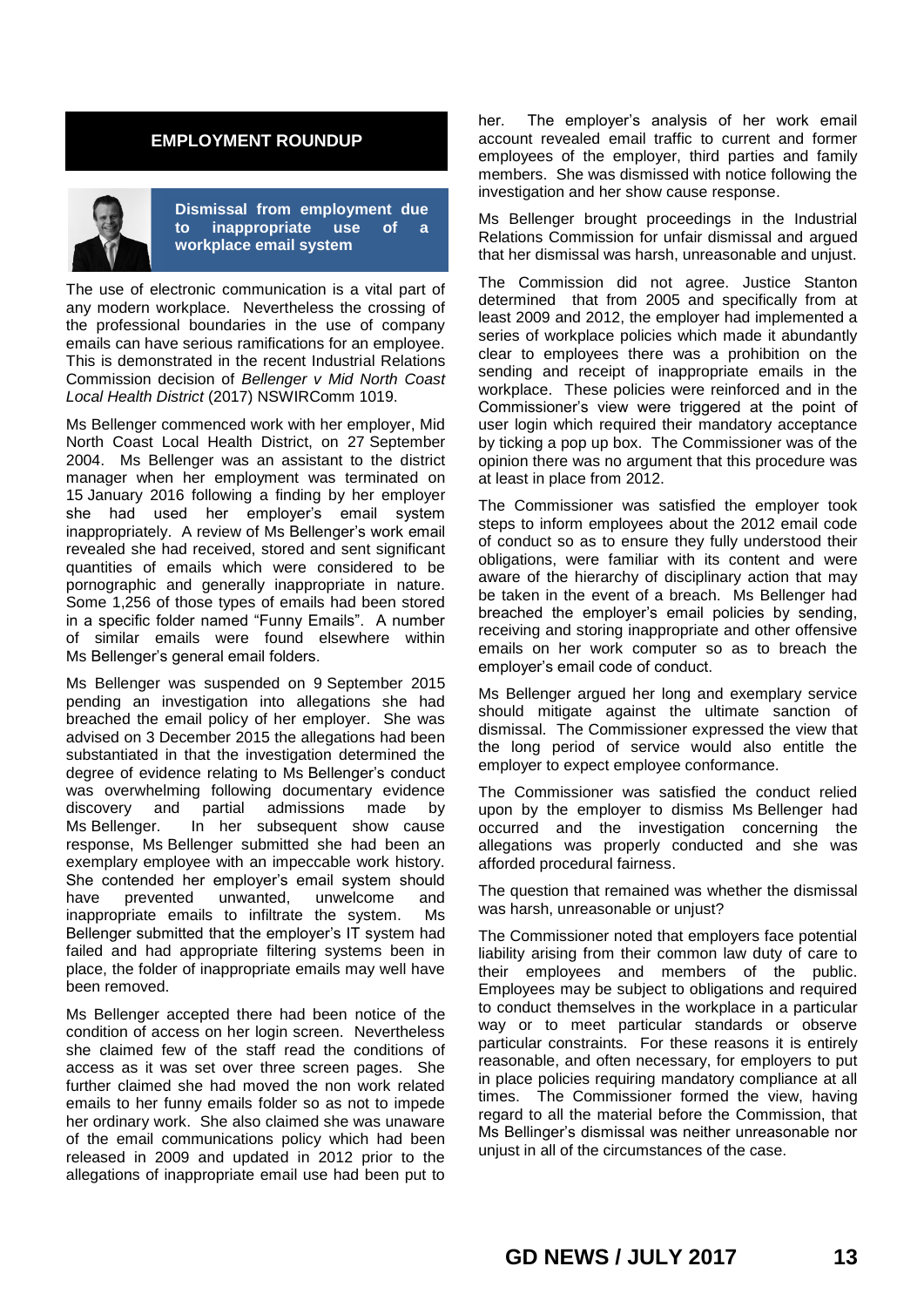Even though the dismissal was reasonable the question remained whether the dismissal was harsh. When considering whether the dismissal was harsh, the Commissioner took into account various balancing factors concerning Ms Bellenger's likely difficulty in obtaining alternative employment in the regional area she was located in and her family and financial circumstances. The Commissioner also took into account the fact that Ms Bellenger had not previously been cautioned about misconduct. Against that backdrop the Commission determined Ms Bellinger's dismissal was harsh.

Ms Bellenger's service was not a mitigating factor in the claim and reinstatement was impracticable. Reinstatement was not an option given the gravity of the misconduct. The employment relationship had irretrievably broken down and the employer's contentions there had been a loss of trust and confidence was demonstrated. The issue to be determined where the dismissal was harsh was the appropriate period of notice and despite over 12 years of service, it was determined Ms Bellenger should have received eight weeks pay at the ordinary rate of pay applicable to her at the time her employment ceased.

This decision demonstrates that provided an employer conveys to its employees an appropriate and reasonable policy on conduct in the workplace concerning the use of emails and the internet, an employee can be terminated for breaches of that policy. Of course, prior to termination, the employer needs to conduct appropriate investigations to ensure the evidence is consistent with breaches of the policy and the employee is given an opportunity to respond to any allegations. The only comfort for an employee in a situation where there is overwhelming evidence of a breach of the communicated policies is that in all the circumstances the termination of that employee may still be harsh, even if it is not unjust or unreasonable. This may still allow an employee to avail themselves of some financial redress from the employer, even if it does not result in their reinstatement.

## **Stephen Hodges sbh@gdlaw.com.au**



**Varying Redundancy Pay**

In last month's GD News, we looked at the ability of an employer to make an application under Section 120 of the *Fair Work Act 2009* (Cth) to reduce the amount of redundancy pay an employee is entitled to.

That section allows the Fair Work Commission to reduce redundancy pay if:

• the employer obtains other acceptable employment for the employee; or

• the employer cannot pay that amount.

Last month's article focused on whether other employment found for two former employees by an electrical contracting company was "other acceptable employment".

Another recent case (*Norwest Child Care Centre Pty Limited v Cathy Paul & Ors* [2017] FWC 3113) focuses on the issue of whether it was  $-$  or was not  $-$  the employer who obtained the replacement employment.

The employer operated a Child Care Centre (NCCC). The directors of the employer were sisters.

In partnership the sisters owned the land upon which NCCC operated – and leased it to the employer for that purpose.

Each of the sisters separately an interest on one or more other child care centres in the surrounding area.

In March 2016 the sisters began discussions to sell the land upon which NCCC operated, and entered into a contract of sale in June 2016. The settlement date was 15 November 2016.

Initially, the sale contract provided that the lease to the employer was to be assigned by the sisters to the purchaser on the settlement date. Consequently, the employer would continue to lease the land so that it could continue to operate the NCCC for three years after sale of the land.

Shortly before settlement, however, the lease between the sisters and the employer was amended, at the request of the purchaser, giving the owner the right the right to terminate the lease for demolition. The benefit of being able to issue a demolition notice was assigned to the purchaser at settlement.

On the settlement date, the incoming purchaser gave the employer notice that it wanted to demolish the premises and, consequently, it required the NCCC business to close by 14 January 2017.

The next day there was an all staff meeting. As a consequence of receiving the Demolition Notice, the employer gave notice of termination to its employees with effect from 23 December 2016.

The employer classified employees into 3 groups:

- **EXEC** employees with less than 12 months service were told their employment would cease and their annual leave would be paid out;
- employees intended to be offered positions with other child care services operated by the sisters were told that there were potentially available position at other centres operated by the sisters, and were invited to arrange an interview to consider such a role; and
- employees who were to be provided with outplacement support, but not necessarily offered employment with an associated facility.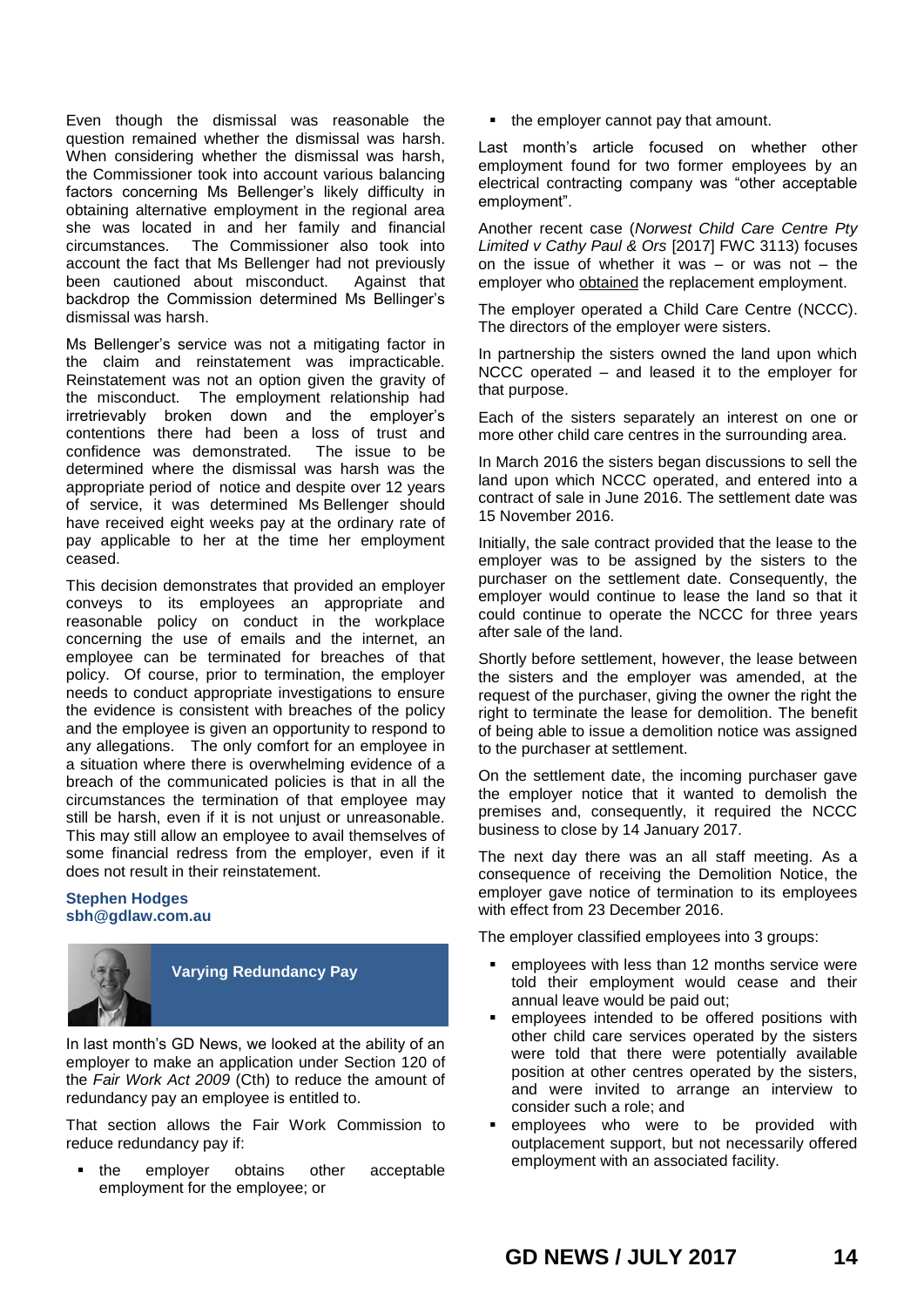Some employees were made what was purported to be offers of employment by child care facilities associated with the sisters.

The NCCC closed on 23 December 2016. All employees had their employment terminated on that date by reason of their positions being made redundant.

Following the cessation of their employment all of the employees commenced employment with a new employer either immediately or shortly thereafter. The dispute between them and the employer was whether the employer had obtained that employment for each of them.

The case involved 12 former employees, and the outcome of the employer's application to vary redundancy pay varied depending on teach employee's particular circumstances.

Of interest, however, is the application of the accepted principles the Commission applied in reaching its conclusions as to whether the employer had "obtained" employment.

Having reviewed the authorities, the Commission found that its task was to assess each application by applying the rules, including:

- "obtains" does not mean actually obtain in the fullest sense, but something less;
- **it** do not impose an absolute test on the employer's ability to "obtain" alternative employment ;
- the focus is on the action of the employer that causes the alternative employment to become available to the redundant employee
- it is not enough for the employer to,
	- $\div$  encourage or facilitate a process,
	- $\div$  secure (from the potential new employer) an opportunity to apply or to participate in a recruitment process, and
	- ❖ bring the employee and the potential new employer together,
- the test is to be "realistically assessed in the practical circumstances of each case" ,
- obtain employment means "to procure another employer to make an offer of employment which the individual may or may not accept as a matter of his or her choice"
- the employment "must be the result of the conscious, intended acts of" the employer.

Of key significance in this case was the role of outplacement services provided by the employer.

The evidence indicated that all staff were informed that the centre was to close down and how the centre would take specific steps to find new and suitable employment. Staff were individually interviewed as soon as practically possible to find out what their individual needs were.

The outsourcing specialist engaged by the employer was tasked to do whatever was needed to help find staff new work. She undertook considerable actions to individually tailor staff resumes, find out what sort of work employees were looking for and tailor job interviews accordingly, set up interviews for terminated employees, get feedback from employers on interviews and the like.

The Commission looked at the particular circumstances of each former employee in turn. Strikingly, in a number of instances where the consultant had organised an interview which lead to new employment, the Commission found that the employer had not "obtained" the new employment.

The Commission's view, in many cases, was that the outplacement consultant (and hence the employer) had done no more than "encourage" the former employee or "facilitate a process" through which the former employee secured new employment.

The finding of the Commission, in these cases, was that the new employment was not a result of the conscious and intended acts of the employer, and thus did not result in it obtaining other employment for the employees.

One wonders what more the employer could have done in the circumstances. If finding an available position; arranging an interview; and encouraging a former employee are not enough, what will be?

The case seems to set the bar very high. It may well be the subject of an appeal.

## **David Collinge dec@gdlaw.com.au**



**Misconduct trumps redundancy entitlement**

An employee has alleged that in order to avoid paying him a redundancy payment, the employer initiated an unwarranted investigation into the employee including:

- searching the employee's email history for any material that may constitute grounds for misconduct;
- initiating disciplinary proceedings including suspension from his employment;
- requiring the employee to submit to a medical examination as a condition of granting an extension of time to respond to allegations; and
- the termination of his employment on the basis of misconduct.

The employee commenced adverse actions proceedings in the Federal Circuit Court of Australia.

In a decision dated 5 May 2017 the Court noted that Section 340 of the *Fair Work Act 2009* provides that a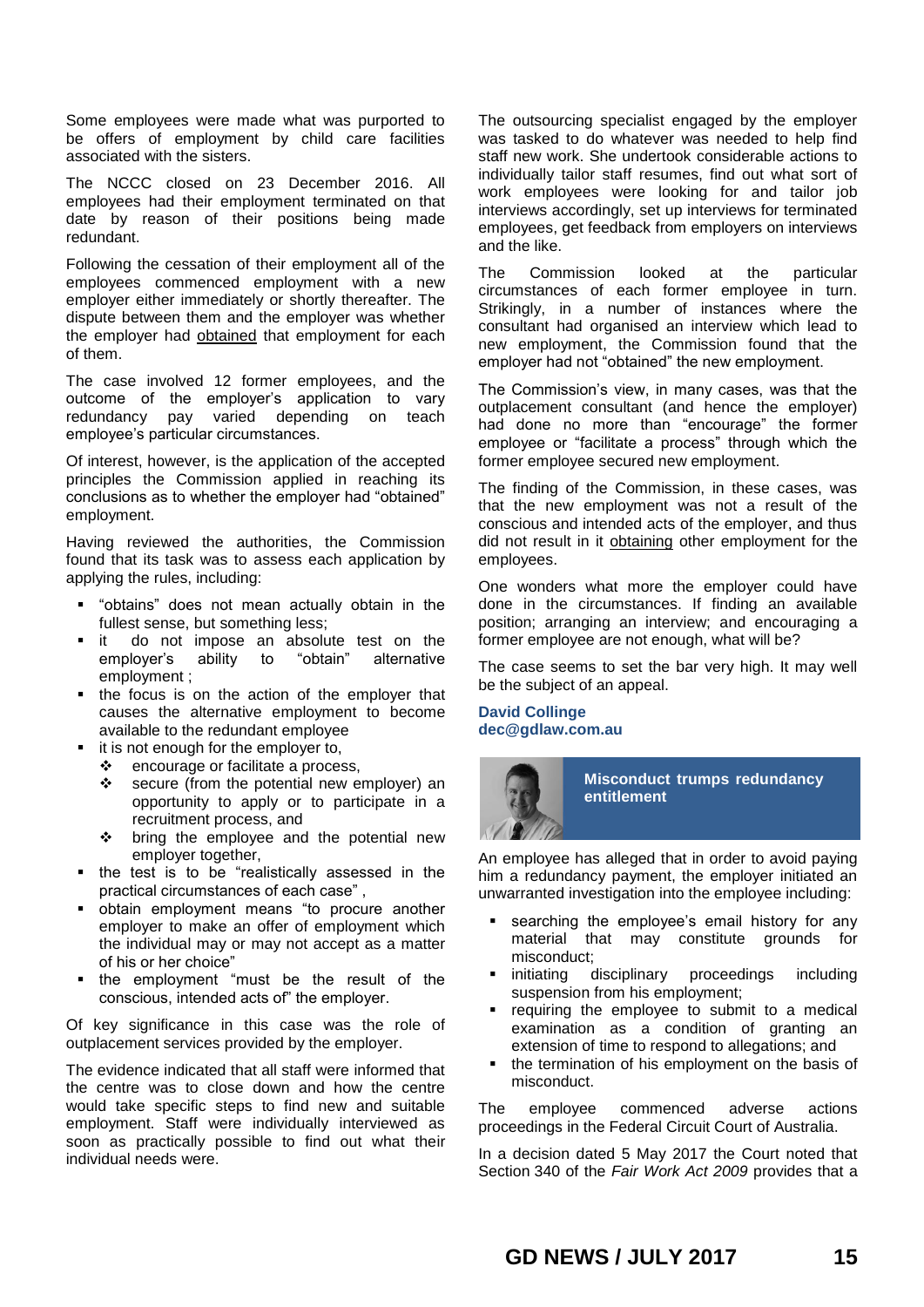person must not take adverse action against another person because that other person has a workplace right, has or has not exercised a workplace right, proposes or proposes not to exercise a workplace right or takes any action to prevent the exercisable workplace right by the other person.

The Court noted there must be a causal connection between the taking of the adverse action and the workplace right or its exercise by the employee. If an employer takes adverse action against an employee for other reasons not specified in Section 340 of the Act, the adverse action is not actionable under the *Fair Work Act*, 2009.

The employee claimed he possessed a number of workplace rights, namely:

- a right to redundancy payment should his position with the employer become redundant;
- a right to make a complaint or enquiry about his employment; and
- a right to enjoy his personal leave without being bothered by his employer whilst he was taking that leave.

The Court examined whether or not a right to redundancy payment was a workplace right.

The employee argued his employment contract provided if his position became redundant he was "entitled to a redundancy payment calculated at the rate of two weeks of salary for each year completed …".

However as noted by Mansfield J in *Barnett v Territory Insurance Office* (2011) 196 FCR 116 a contractual entitlement was not generally seen as a workplace right for the purposes of Section 341. It was noted an employment contract is not a workplace law, workplace instrument or an order made by an industrial body.

Whilst a contractual entitlement to redundancy payment was not a workplace right in the sense as defined in Section 341, it was however a "safety net contractual entitlement" as defined by Section 12 of the *Fair Work Act 2009*. It was determined the employee's entitlement to a redundancy payment under the *Fair Work Act 2009* (a workplace law) allowed a Court to enforce that entitlement.

The employer accepted it took adverse action against the employee by sending him a letter requiring him to respond to certain allegations, suspending him from his duties during the investigation and subsequently terminating his employment.

As the employee brought an adverse action claim, Section 361 of the Act was triggered and the burden of onus of proof fell upon the employer to show that the adverse action taken against the employee was not for a prescribed reason or for reasons which included a prescribed reason.

The court found an entitlement for redundancy pay as a safety net entitlement was a workplace right. As such the employer was required to prove the termination of the employee was not as a result of the employee's workplace right to a redundancy payment.

Although the decision to make the employee's position redundant occurred during the investigation into the employees conduct, the employer was entitled to complete the investigation. At the conclusion of the investigation, the employer determined the employee's employment should be terminated for misconduct. As such although the employee's position was made redundant, the reason for his dismissal was not as a result of his workplace right to redundancy pay.

It should also be noted the Court found that although the employee's position was made redundant, he still could have been redeployed into another position within the employer before a decision had to be made that the employee's employment was to come to an end as a result of redundancy. The employer had only made a decision to determine the employee's position was no longer required - it had not determined to end the employee's employment because of redundancy.

#### **Michael Gillis mjg@gdlaw.com.au**

# **WORKERS COMPENSATION ROUNDUP**



**The threshold for "workers with high needs" and secondary psychological injury**

One of the key reforms of the 2012 Legislative Amendments was the introduction of Section 39 in the *Workers Compensation Act 1987* ("1987 Act"). This Section provides for the termination of an entitlement to weekly payments of compensation following the completion of an aggregate period of 260 weeks weekly compensation. An exception is for workers who are assessed with more than 20% whole permanent impairment ("WPI"), who are defined as workers with "high" needs for the purposes of the legislation. For the purposes of Section 39, the degree of permanent impairment that results from an injury is to be assessed in the manner prescribed by Section 65.

It should be noted that Section 38 does not apply to an injured worker if an approved medical specialist has declined to make an assessment on the basis that maximum medical improvement has not been reached and the degree of WPI is not fully ascertainable or the insurer is satisfied the degree of permanent impairment is likely to be more than 20%, irrespective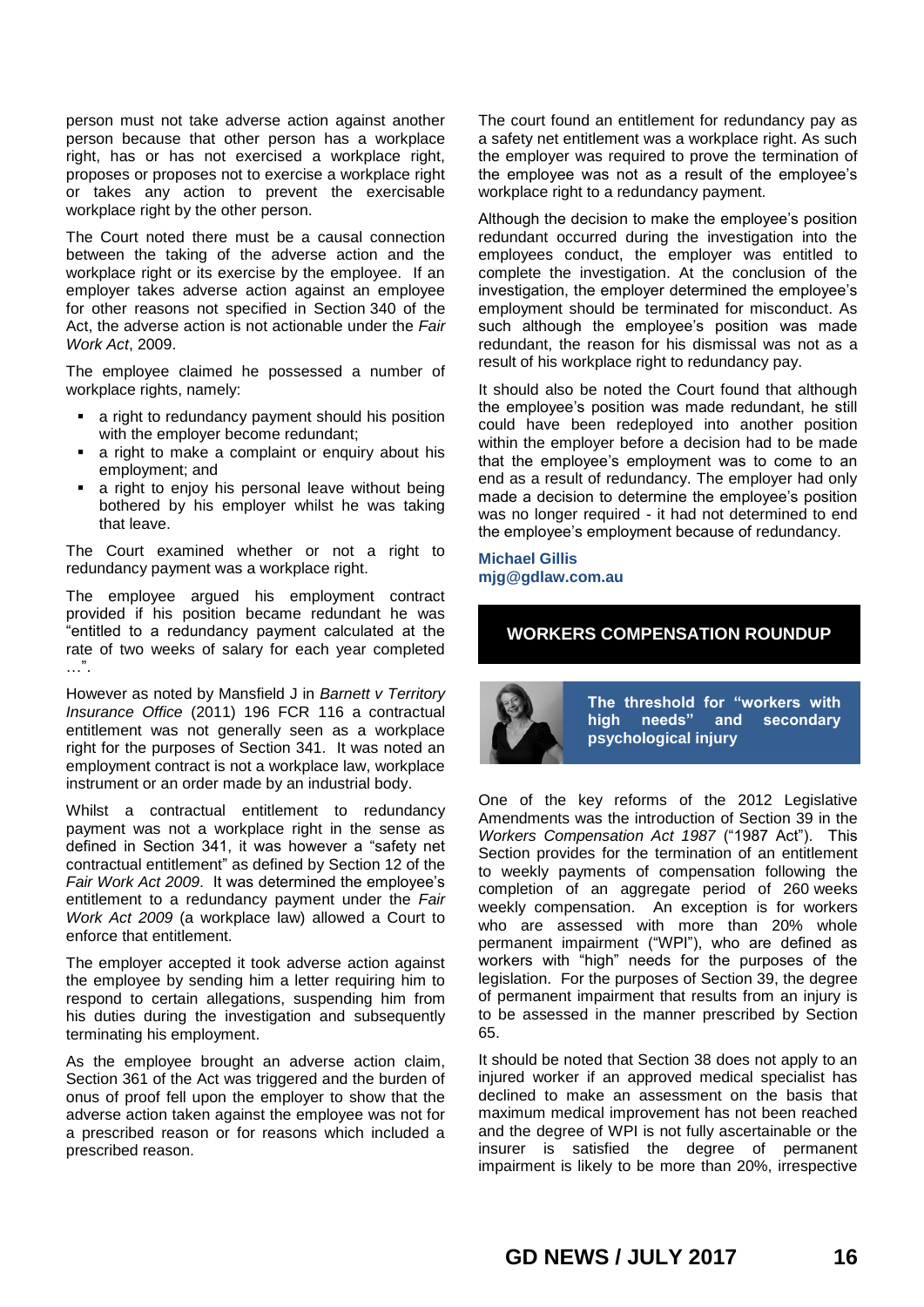of whether the degree of permanent impairment has previously been assessed.

Section 322A of the *Workplace Injury Management and Workers Compensation Act* 1998 ("1998 Act") allows for a further assessment being of WPI resulting from a worker's injury for the purposes of Section 39. However, only one further assessment can be made.

The impact of these provisions will be felt in the latter part of this year when many workers are expected to be no longer entitled to benefits. The most significant impact will be felt in the latter half of December 2017 and the first half of January 2018.

Some workers who are likely to be impacted by the changes are seeking to have their degree of impairment for various body parts assessed to attain an assessment in excess of 20% WPI.

A recent Presidential determination in the Workers Compensation Commission has provided clarification that an assessment of permanent impairment in respect of a secondary psychological condition is precluded by Section 65A of the 1987 Act for the purposes of determining whether a worker has greater than 20% whole person impairment for the purposes of application of Section 39.

The worker's Counsel argued the preclusion in Section 65A, having regard to impairment of symptoms resulting from a secondary psychological injury, negated the operation of Section 65 and constituted error.

The Deputy President noted the definitions of a "worker with high needs" – greater than 20% WPI and a "worker with highest needs" – greater then 30% WPI, required that the degree of permanent impairment had been assessed for the purposes of Division 4, of which both Sections 65 and 65A formed part.

Furthermore, Section 331 of the 1998 Act provided medical assessments were subject to the provisions of the Workers Compensation Guidelines. The Guidelines note that a primary psychiatric injury is distinguished from a secondary psychiatric or psychological condition and no permanent impairment assessment is to be made of secondary psychiatric or psychological impairment.

The Deputy President confirmed the preferable construction was that assessment "for the purposes of Division 4" involves an assessment consistent with the process of assessment of WPI for the recovery of compensation for non economic loss. As the Scheme makes no provision for assessment of permanent impairment in respect of a secondary psychological condition, there was no basis on which to argue that regard could be had to a secondary psychological condition when determining the relevant thresholds for workers with high needs and highest needs.

**Belinda Brown bjb@gdlaw.com.au**



**Performance appraisals and psychological injury**

In NSW, the *Worker's Compensation Act* 1987 provides that in claims for psychological injury, an employer is not liable to pay compensation pursuant to Section 11A(1) of the 1987 Act if the injury was "wholly or predominantly caused by reasonable action taken or proposed to be taken by or on behalf of the employer with respect to transfer, demotion, promotion, performance appraisal, discipline, retrenchment or dismissal of workers or provision of employment benefits to workers."

In a recent decision in the Workers Compensation Commission the employer denied liability for psychological injury on the basis that the injury had occurred as a consequence of a performance appraisal.

The employee claimed that he sustained a primary psychological injury during the course of his employment, in the form of an adjustment disorder with a depressed and anxious mood. The employer argued the psychological injury was wholly or predominantly caused by action with respect to performance appraisal. The onus rests upon the employer to demonstrate that this was the case. In this case the arbitrator determined the employer had failed to discharge its onus with respect to the fundamental threshold issue, namely that the employee's psychological injury was wholly or predominantly caused by the performance appraisal.

Although it was true the employee was distressed at being placed on a performance improvement plan, the evidence clearly established there were a number of

other factors experienced in the workplace which contributed to his psychological injury, not all of which could remotely be described as falling within the concept of performance appraisal. These included excessive demands being placed upon him, the demands of difficult clients, the incidents where he was criticised by other employees which he perceived as being inappropriate and demeaning, his perception of events in the workplace being unsupported, the removal of his client accounts from him and discussions concerning management of his mental health issues relating to a pre-existing bipolar disorder.

Where employees establish there are other factors than disciplinary action or performance appraisals that contribute to their psychological injury the injury will not be wholly or predominantly caused by reasonable action taken or proposed to be taken by or on behalf of the employer with respect to transfer, demotion, promotion, performance appraisal, discipline, retrenchment or dismissal of workers or provision of employment benefits to workers..